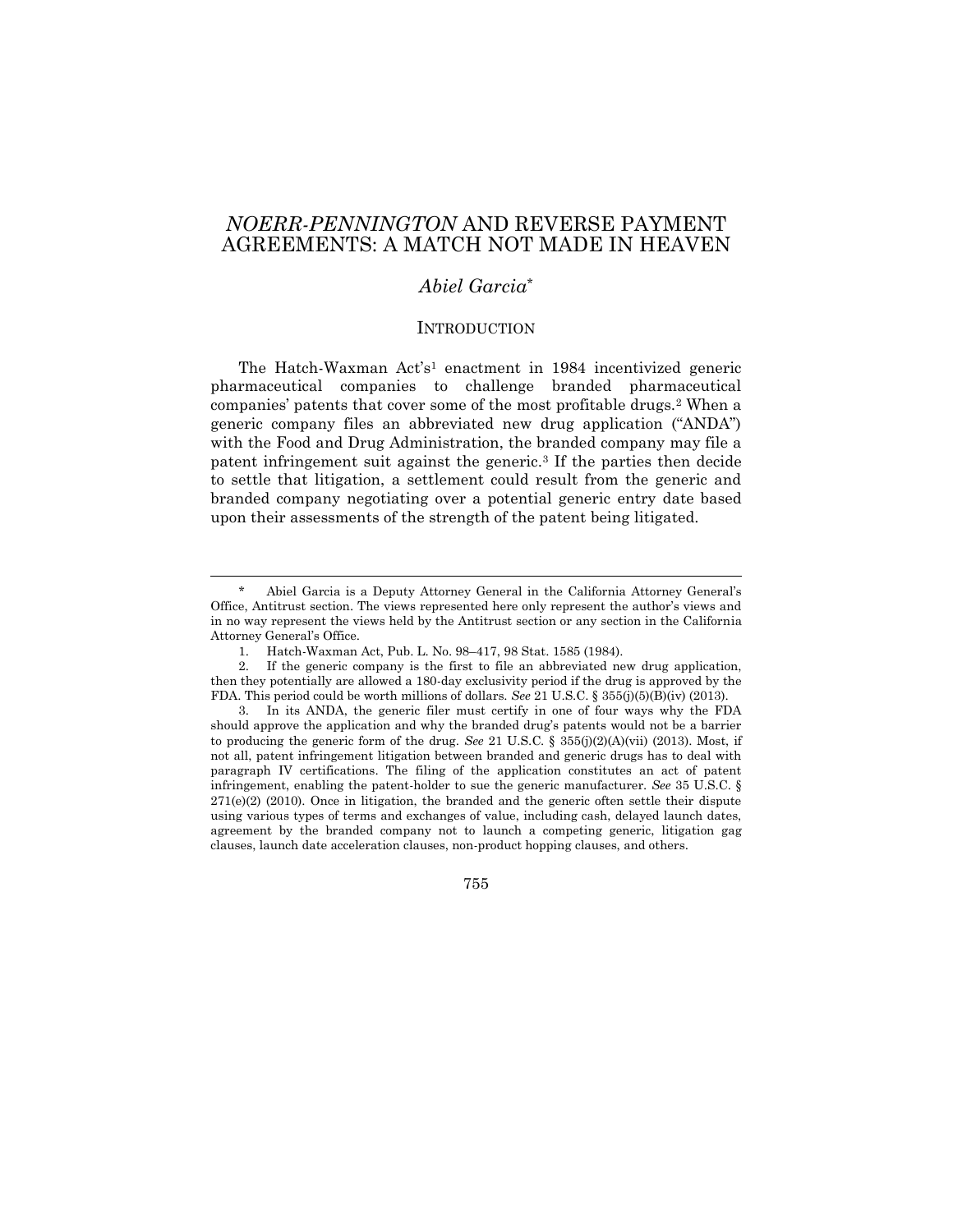However, over the last several years, many settlements have been consummated with some sort of payment or consideration from the branded company going to the generic company in return for the generic's acceptance of a later entry date than otherwise would have been agreed to in the absence of the consideration. In a nutshell, these pay-for-delay agreements split monopoly profits between the branded and the generic in exchange for a later generic entry date. The U.S. Supreme Court recently determined that these types of settlements, generally called payfor-delay agreements, could be anticompetitive and violate the antitrust laws.<sup>4</sup>

In its 2013 *FTC v. Actavis* decision, the U.S. Supreme Court resolved a circuit spilt, finding that reverse payment agreements could be anticompetitive.<sup>5</sup> In his opinion for the majority, Justice Breyer stated that these agreements could potentially delay generic competition, cause harm to consumers, and be anticompetitive. However, to show anticompetitive effects would require balancing certain factors. The "likelihood of a reverse payment bringing about anticompetitive effects depends upon its size, its scale in relation to the payer's anticipated future litigation costs, its independence from other services for which it might represent payment, and the lack of any other convincing justification."<sup>6</sup> The Court noted that its set of factors was not exhaustive, leaving it to the lower courts to structure a workable framework for analyzing the pay-for-delay agreements.<sup>7</sup> However, defendants are now seeking to thwart that review by claiming that pay-for-delay agreements are immunized from antitrust review by the *Noerr-Pennington* doctrine, a doctrine designed to protect citizens' right to petition the government for redress of grievances.<sup>8</sup>

 $\overline{a}$ 

8. In fact, defendants in pay-for-delay agreement cases are attempting to use *Noerr-Pennington* as shields to protect their agreements from antitrust scrutiny, even though *FTC v. Actavis* explicitly holds they can be subject to antitrust liability. Though the *Noerr-Pennington* doctrine began as immunity for petitioning activity, the circuit courts have expanded *Noerr-Pennington* to apply outside of direct petitioning activities, such as lobbying and the filing of a lawsuit, to indirect petitioning activities, such as patent infringement letters sent before litigation and some other pre-litigation communications. *See* Sosa v. DIRECTV, Inc., 437 F.3d 923, 933 (9th Cir. 2006). Yet, courts have generally

<sup>4.</sup> FTC v. Actavis, 133 S. Ct. 2223, 2227 (2013).

<sup>5.</sup> *Id.* at 2235.

<sup>6.</sup> *Id.* at 2237.

<sup>7.</sup> *Id.* at 2238. *Actavis* itself involved unique co-marketing and standby agreements. Many other courts have recognized that cash payments are not necessary to find anticompetitive effects in reverse payment agreements. *See In re* Niaspan Antitrust Litig., 13–MD–2460, 2014 WL 4403848, at \*10 (E.D. Pa. Sept. 15, 2014); *In re* Nexium Antitrust Litig., 968 F. Supp. 2d 367, 392 (D. Mass. 2013); *In re* Lipitor Antitrust Litig*.*, No. 3:12–cv– 02389, 2014 WL 4543502, at \*18 (D.N.J. Sept. 12, 2014).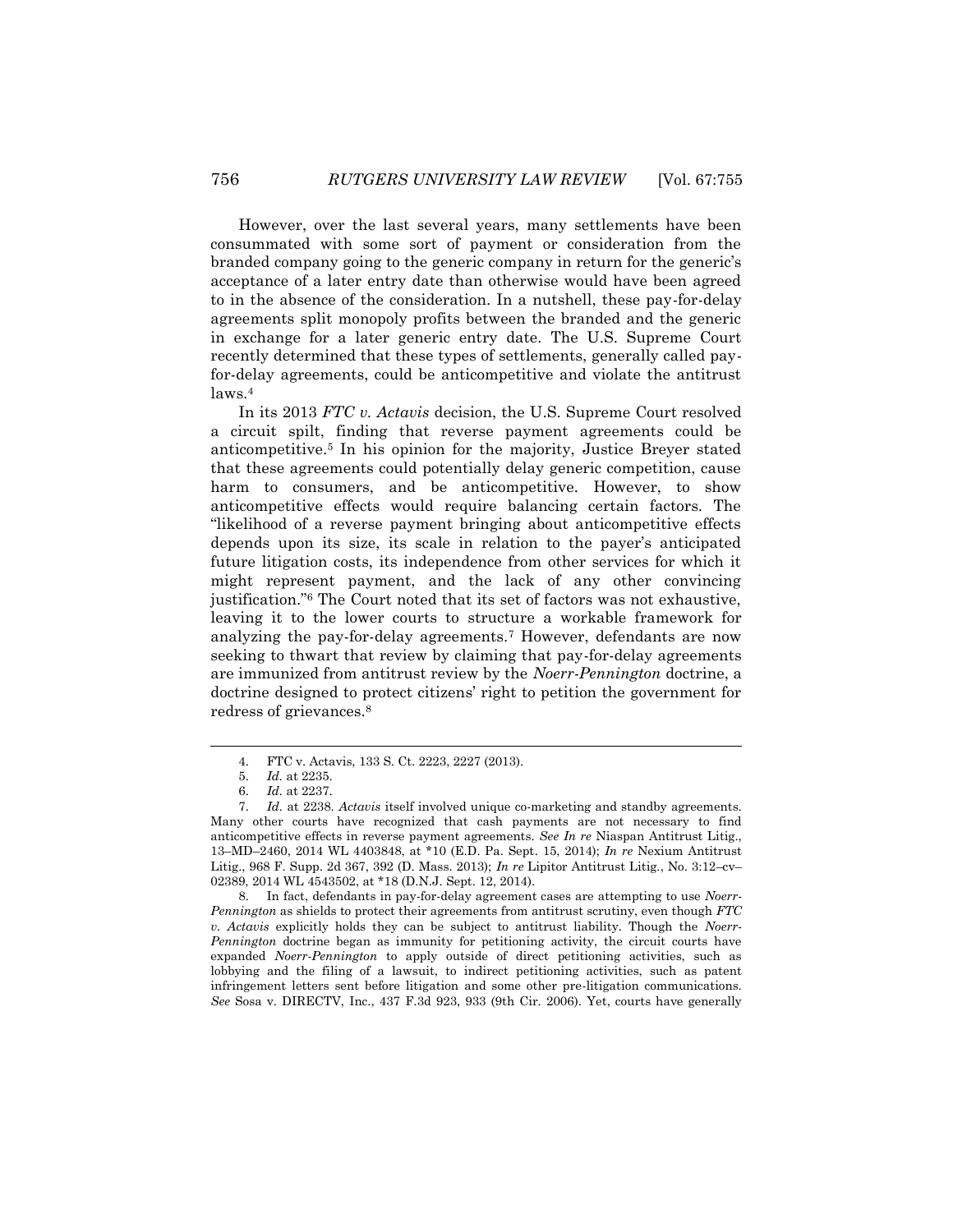Part I of this paper provides a brief overview of the *Noerr-Pennington* doctrine, tracking its evolution through the Supreme Court and the basic policies that animate *Noerr-Pennington* protection. Part II will analyze three recent court cases in which defendants have raised a *Noerr-Pennington* defense with regard to their pay-for-delay agreements. Part III will discuss general arguments made by defense counsel as to why pay-for-delay agreements should be protected and then apply some of the current *Noerr-Pennington* paradigms to the agreements. Finally, Part IV will highlight some California-specific issues regarding application of the similarly motivated litigation privilege under California law (California Civil Code Section 47), and its application to pay-for-delay agreements.

#### I. THE RISE OF *NOERR-PENNINGTON*

The *Noerr-Pennington* doctrine was first articulated in three cases dating back to the 1960s.<sup>9</sup> The policy behind the *Noerr-Pennington* doctrine, as conceived in the seminal *Eastern R.R. Presidents Conference v. Noerr Motor Freight, Inc.* and authored by Justice Black, was the protection of petitioning activity. Justice Black explained that in a representative democracy, the government acts on behalf of the people and depends upon the ability of the people to make their wishes known to the government. Because of this, "to hold that the government retains the power to act in this representative capacity and yet hold, at the same time, that people cannot freely inform the government of their wishes would impute to the Sherman Act a purpose to regulate, not business activity, but political activity."<sup>10</sup> "Of at least equal significance," Justice Black further explained, was that allowing such a construction of the Sherman Act—one that would allow for the regulation of political activity—would impute to Congress an intent to invade the right to petition.<sup>11</sup> Ultimately, Justice Black read the Sherman Act as limited to competition and the business world, while not affecting political activity.

In *United Mine Workers of America v. Pennington*, <sup>12</sup> Justice White delivered the opinion of the Court, in which he reaffirmed the *Noerr* decision and stated that joint efforts to influence public officials for

declined to apply *Noerr-Pennington* to settlements or consent judgments. *See* Broadcast Music, Inc. v. CBS, Inc*.*, 441 U.S. 1, 13 (1979).

<sup>9.</sup> E. R.R. Presidents Conference v. Noerr Motor Freight, Inc., 365 U.S. 127 (1961); United Mine Workers of Am. v. Pennington, 381 U.S. 657 (1965); Cal. Motor Transp. Co. v. Trucking Unlimited, 404 U.S. 508 (1972).

<sup>10.</sup> *Noerr*, 365 U.S. at 137.

<sup>11.</sup> *Id.*

<sup>12.</sup> *United Mine Workers*, 381 U.S. at 670.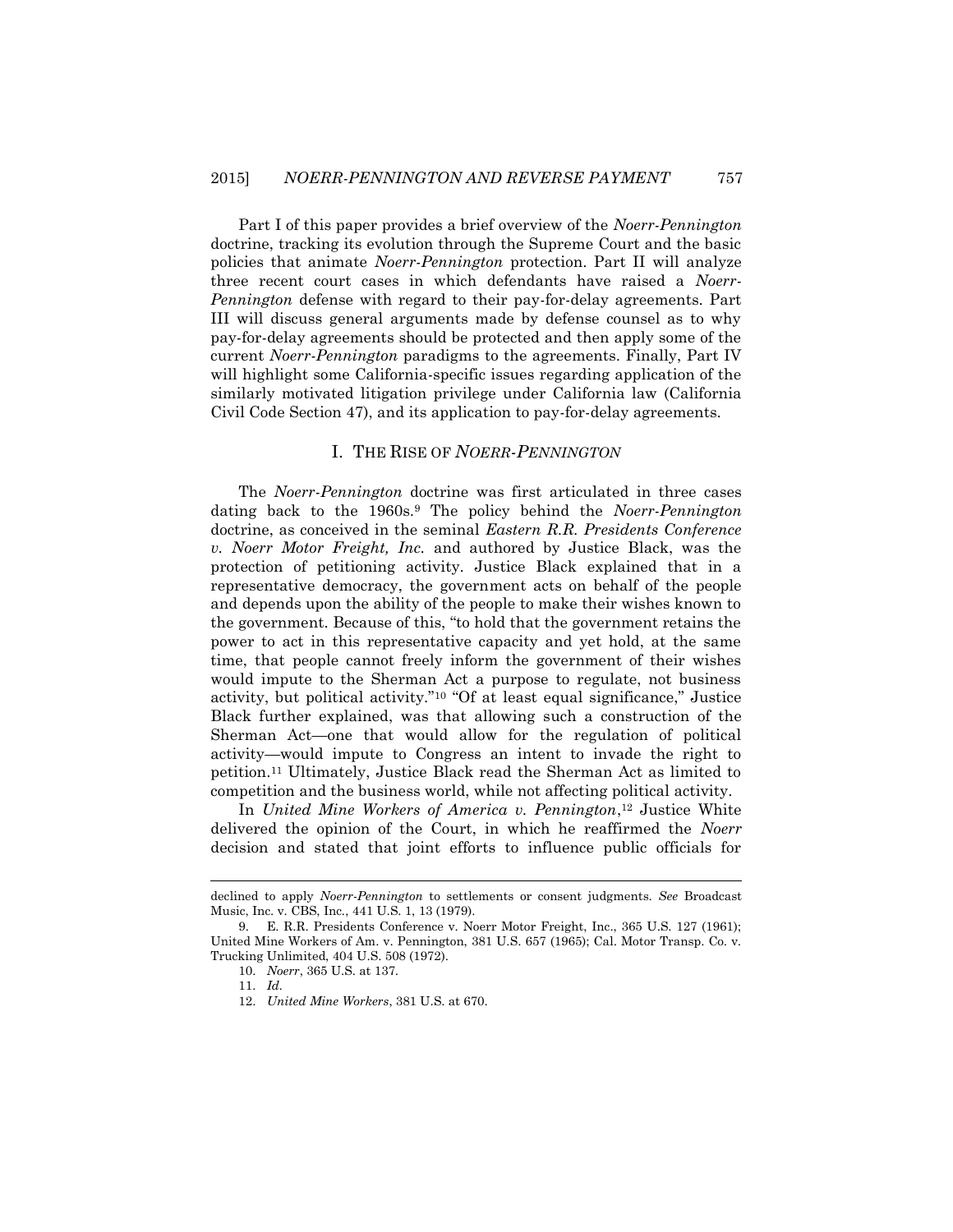legislation or action do not violate the Sherman Act. Building upon *Noerr*, Justice White's opinion for the Court further refined the doctrine by holding that the Sherman Act did not reach activities aimed at influencing public officials even if the intention was to eliminate competition.<sup>13</sup> Thus, the *Noerr-Pennington* doctrine was established with these two cases. Standing on the pillars of encouraging an informed government and equally important, protecting the right to petition the government, *Noerr-Pennington* originally embodied the right of citizens to approach their government officials and seek changes in the laws without fear of repercussions. It provided blanket protection from the Sherman Act for activity aimed at lobbying the government for change, regardless of the purpose, intent, or harm.

In 1972, the Supreme Court in *California Motor Transport Co. v. Trucking Unlimited* both expanded and limited the reach of *Noerr-Pennington* to include petitioning and appealing to administrative agencies and courts.<sup>14</sup> The Court recapped the underpinnings of the doctrine, which rested on the representation by the government and the right to petition.<sup>15</sup> The Court explained that the same philosophy governed the approach of citizens petitioning administrative agencies, citing *Pennington* as an example.<sup>16</sup> Then, the Court pronounced:

[I]t would be destructive of rights of association and of petition to hold that groups with common interests may not, without violating the antitrust laws, use the channels and procedures of state and federal agencies and courts to advocate their causes and points of view respecting resolution of their business and economic interests vis-a-vis their competitors.<sup>17</sup>

Thus, the *Noerr-Pennington* doctrine was expanded beyond its simple petitioning of the executive and the legislature to include the courts as well as federal and state agencies. However, the Court also limited the doctrine's binary or absolute nature, establishing that it would not protect petitioning activity, whether single or multiple petitions, where the process was being abused or misused to achieve an anticompetitive effect.<sup>18</sup> "Misrepresentations, condoned in the political arena," the Court

<sup>13.</sup> *Id.*

<sup>14.</sup> *Cal. Motor Transp.*, 404 U.S. at 509–11.

<sup>15.</sup> *Id.* at 510 (citing *Noerr*, 365 U.S. at 137).

<sup>16.</sup> *Id.*

<sup>17.</sup> *Id.* at 510–11.

<sup>18.</sup> *Id.* at 512–513.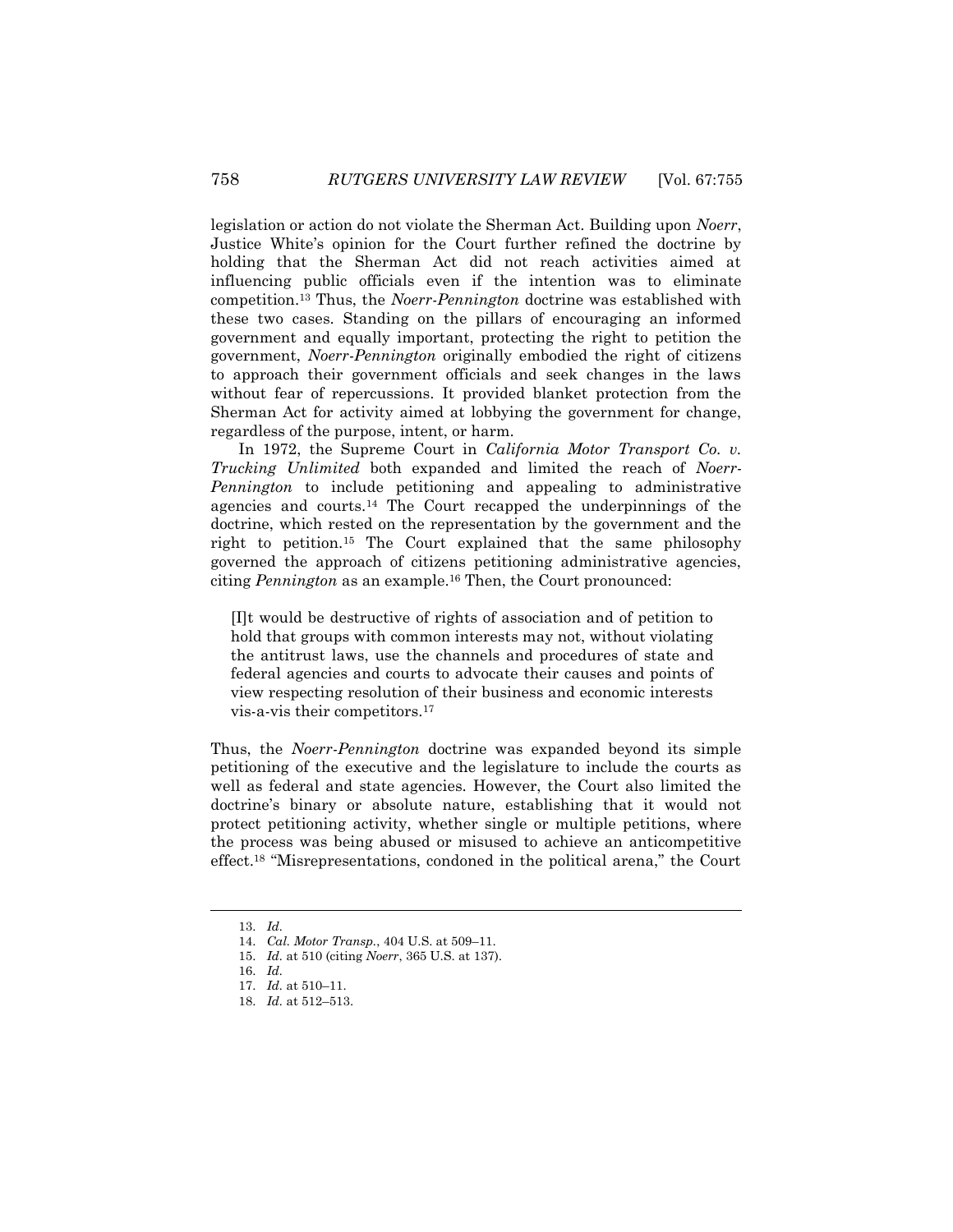wrote, "are not immunized when used in the adjudicatory process."<sup>19</sup> Not only did the Court limit the doctrine's absolute protection by subjecting it to an exception, but the statement also creates a different type of analysis between the legislature and executive branches—the political arena—and the judiciary.

In the following years, the Supreme Court made some further refinements. In 1988, Justice Brennan's opinion for the Court held, in *Allied Tube & Conduit Corp. v. Indian Head, Inc.*, that the scope of *Noerr-Pennington* protection depends on "the source, context, and nature of the anticompetitive restraint at issue."<sup>20</sup> In *Allied Tube*, Defendants collectively agreed to pack the meeting of a quasi-governmental body that set product standards and codes related to fire protection with new members whose only goal was to vote against the respondent's proposal. The quasi-governmental body was the National Fire Protection Association, which routinely established the National Electrical Code that was habitually adopted into law by a substantial number of state and local governments.<sup>21</sup> In the majority opinion, Justice Brennan concluded that even though the conduct was indirect petitioning, the activity did not take place in the open political arena, where partisanship is the hallmark of decision-making, but took place within the confines of a private standard-setting process.<sup>22</sup> The Court could not "agree with the petitioner's absolutist position that the *Noerr* doctrine immunizes every concerted effort that is genuinely intended to influence governmental action."<sup>23</sup> But rather "the scope of this [*Noerr*] protection depends, however, on the source, context, and nature of the anticompetitive restraint at issue."<sup>24</sup> The Court concluded that the *Noerr-Pennington* doctrine is meant to protect political activity that hurts competition, and not to protect anticompetitive actions that have political ramifications.

In 1993, in *Professional Real Estate Investors, Inc. v. Columbia Pictures Industries, Inc.*, the Supreme Court crystallized the sham exception to *Noerr-Pennington*. In the majority opinion, Justice Thomas articulated the standard for determining when petitioning activity may be a sham and thus, not protected by *Noerr-Pennington*. <sup>25</sup> Specifically, he announced a two-part test to determine whether the petitioning activity

<sup>19.</sup> *Id.* at 513.

<sup>20.</sup> Allied Tube & Conduit Corp. v. Indian Head, 486 U.S. 492, 499 (1988).

<sup>21.</sup> *Id.* at 495–96.

<sup>22.</sup> *Id.* at 506.

<sup>23.</sup> *Id.* at 503.

<sup>24.</sup> *Id.* at 499.

<sup>25.</sup> Prof'l Real Estate Investors v. Columbia Pictures Indus., Inc., 508 U.S. 49, 60–61 (1993).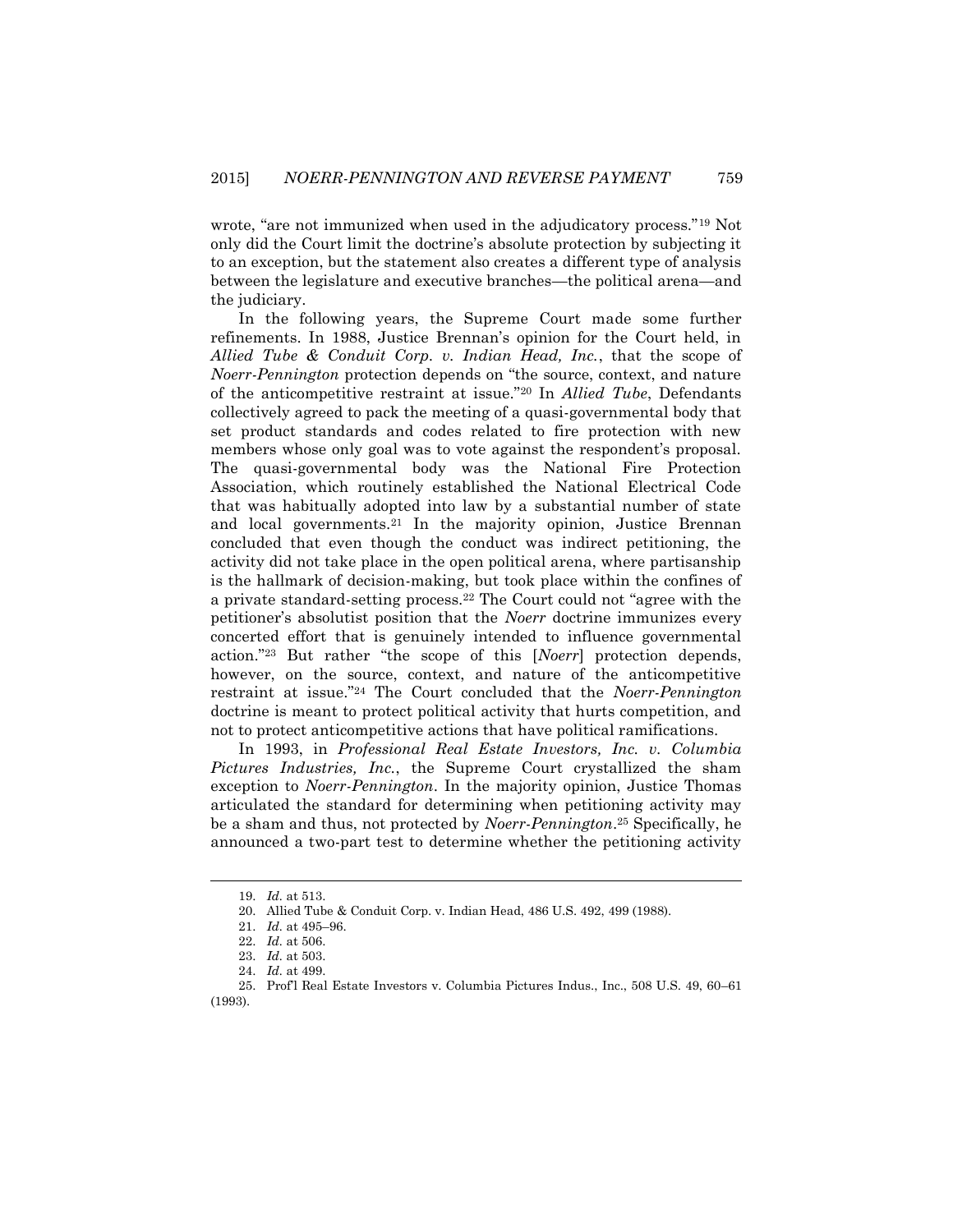in question was a sham. "First, the lawsuit must be objectively baseless in the sense that no reasonable litigant could realistically expect success on the merits."<sup>26</sup> Only after making sure the lawsuit is objectively baseless can the reviewing court turn to the second part. "Under this second part of our definition of sham, the court should focus on whether the baseless lawsuit conceals 'an attempt to interfere directly with the business relationships of a competitor,' through the 'use [of] the governmental process—as opposed to the outcome of that process—as an anticompetitive weapon.'"<sup>27</sup> If the two-part test is met, then the petition would not be entitled to *Noerr-Pennington* protection.

Ironically, eighteen years later, Justice Thomas and Justice Scalia raised doubt as to the reach of *Noerr-Pennington* and its application to lawsuits in general. In 2011, the Supreme Court issued its opinion in *Borough of Duryea v. Guarnieri*, in which a police chief alleged that directives issued upon his reinstatement as police chief were retaliation for petitioning activity that was protected under the First Amendment.<sup>28</sup> While the case did not specifically discuss the *Noerr-Pennington* doctrine, the case is informative when interpreting *Noerr-Pennington* as it cites to *California Motors* for guidance on the evolution of the protections provided by the petition clause.<sup>29</sup> While the entire majority opinion focuses on the growth and limits of the petition clause in both private and public spheres, the separate opinions by Justice Thomas and Justice Scalia shed the most light on the *Noerr-Pennington* doctrine. Justices Scalia and Thomas each acknowledge holding serious doubts that "lawsuits are 'petitions' within the original meaning of the Petition Clause of the First Amendment."<sup>30</sup> Scalia explains that the court has never actually held that lawsuits are constitutionally protected under the First Amendment, and that the cases cited by the majority are nothing but statutory interpretations decisions construing the National Labor Relations Act against the backdrop of the Petition Clause.<sup>31</sup> Scalia describes the long historical backdrop of how the petition clause was a codification of preexisting individual rights, which only included petitioning the executive and legislative branches.<sup>32</sup>

<sup>26.</sup> *Id.* at 60.

<sup>27.</sup> *Id.* at 60–61 (citations omitted).

<sup>28.</sup> Borough of Duryea v. Guarnieri, 131 S. Ct. 2488, 2492 (2011).

<sup>29.</sup> *Id.* at 2494.

<sup>30.</sup> *Id.* at 2501 (Thomas, J., concurring); *Id.* at 2503 (Scalia, J., dissenting) ("I find the proposition that a lawsuit is a constitutionally protected 'Petition' quite doubtful.").

<sup>31.</sup> *Id.* at 2503.

<sup>32.</sup> *Id.* Even more powerful is the fact that Scalia states that the *Noerr-Pennington* doctrine is a gloss on the Sherman Act that was created to immunize certain lobbying (*legislature-petitioning*) activity. *Id.*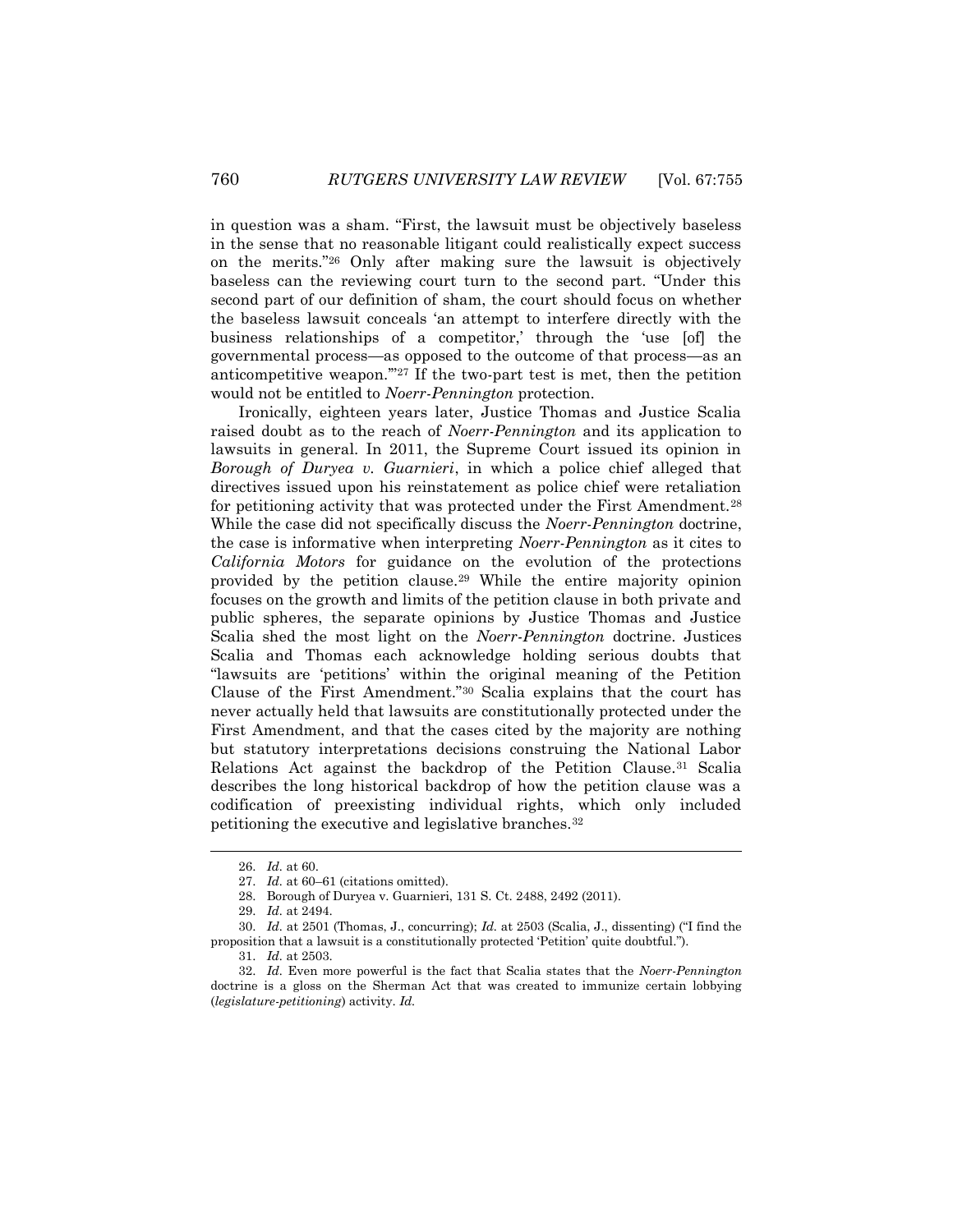The dissent by Scalia suggests that *Noerr-Pennington* protection should only extend to lobbying and petitioning that was directed at the legislative and executive branches. Other than this handful of older cases and *Duryea*, the Supreme Court has said little about the current standing of the *Noerr-Pennington* doctrine. While we know the doctrine rests on the need for the government to be informed and the First Amendment right to petition, there is a difference between petitioning the legislature and the executive, and petitioning the judiciary as explained in *California Motors*. <sup>33</sup> These are the principles that inform and guide lower courts as to how to apply *Noerr-Pennington* to novel and complicated issues.

#### II. REVERSE PAYMENTS AND *NOERR-PENNINGTON*: RECENT CASES

Recently, three defendants in pay-for-delay agreement challenges have argued that *Noerr-Pennington* immunity should apply to these agreements between generic and branded pharmaceutical companies.<sup>34</sup> In each of the cases, the defendants have argued varying permutations of one basic position. Each posited that since the judge in their respective cases reviewed and approved the settlement at some level, then the *Noerr-Pennington* doctrine should apply. If the settlement is part of petitioning activity and stems from the government's consent judgment, then the pay-for-delay agreement is immune under *Noerr-Pennington*. Putting aside case law that states private settlements are not protected by *Noerr-Pennington* immunity, the defendants' arguments disregard the basic backbone that underlies the *Noerr-Pennington* doctrine. Moreover, as pointed out by Judge Thrash in *Androgel*, application of the doctrine would largely eliminate the Supreme Court's *Actavis* opinion.<sup>35</sup> While each of the three cases addressed the same basic arguments, it is worth analyzing the individual variances that each case demonstrates.

#### *A. In re Nexium*

 $\overline{a}$ 

In *In re Nexium*, a group of wholesale drug distributors and health and welfare benefit funds brought a putative class action against the branded and generic drug manufacturing of the branded drug, Nexium,

<sup>33.</sup> *See* Cal. Motor Transp. Co. v. Trucking Unlimited, 404 U.S. 508, 513 (1972).

<sup>34.</sup> *See In re* Effexor XR Antitrust Litig., No. 11-5479, 2014 WL 4988410 (D.N.J. Oct. 6, 2014); *In re* Androgel Antitrust Litig. (No. II), No. 1:09-CV-955, 2014 WL 1600331 (N.D. Ga. Apr. 21, 2014); *In re* Nexium (Esomeprazole) Antitrust Litig., 968 F. Supp. 2d 367 (D. Mass. 2013).

<sup>35.</sup> *Androgel (No. II)*, 2014 WL 1600331, at \*7.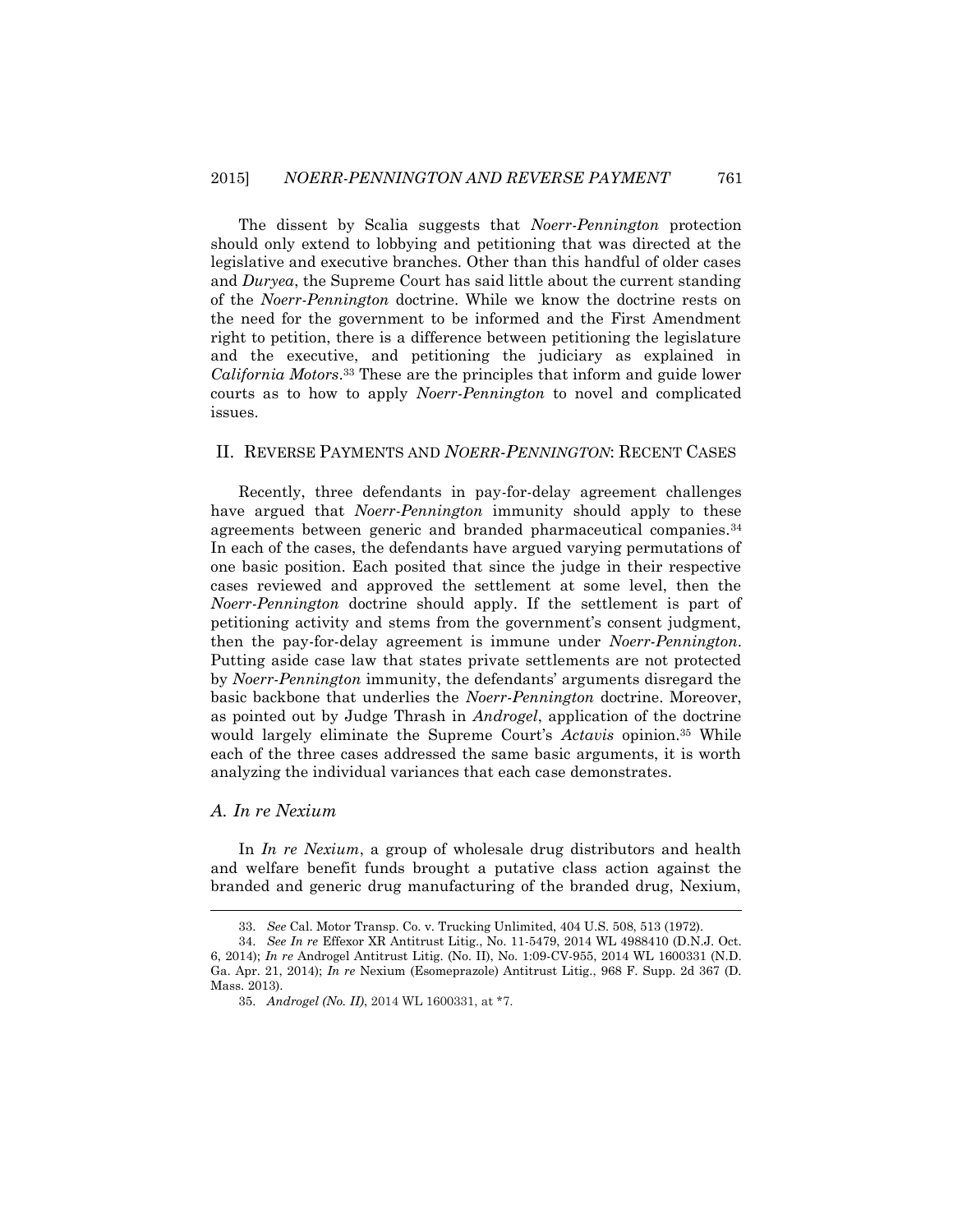alleging that Defendants entered into pay-for-delay agreements to keep cheaper generic versions of the drug out of the market.<sup>36</sup> Defendants moved to dismiss the complaint, arguing in part that the challenged conduct was immune from antitrust liability under *Noerr-Pennington*. 37 At the heart of their argument, Defendants stated that under the agreements, the settling parties were only obligated to persuade the United States District Court for the District of New Jersey to enter a consent judgment ending the ongoing patent lawsuit.<sup>38</sup> Defendants elaborated that each agreement between them would become effective only when the consent judgment was entered as an order by the district court.<sup>39</sup> Because of these two requirements, Defendants argued that the anticompetitive effects of the agreements alleged by Plaintiffs "could not have occurred unless and until the district court made an affirmative decision to enter the consent judgments."<sup>40</sup> "That is because the alleged anticompetitive effects result from the district court's decision to enter the consent judgments as orders of the court—an 'intervening government action [that] breaks the casual chain' between settlement agreements and the alleged harm."<sup>41</sup>

In a nutshell, Defendants argued that because the pay-for-delay agreement between them would not be binding until the court entered it as a consent judgment, the settlement constituted petitioning activity that was protected by *Noerr-Pennington*. In his September 11, 2013 opinion, Judge Young disagreed, and ruled that *Noerr-Pennington* did not protect the pay-for-delay agreement at issue.<sup>42</sup> He explained that private settlement agreements are generally not shielded from antitrust liability by *Noerr-Pennington*. While finding little guidance on the question of whether entry of a consent judgment falls within the scope of *Noerr*, 43 Judge Young found the analytical framework from a thirteen-year-old law review article instructive in guidance through the murky waters.<sup>44</sup>

<sup>36.</sup> *Nexium*, 968 F. Supp. 2d at 375–76.

<sup>37.</sup> AstraZeneca Defendants' Memorandum in Support of their Motion to Dismiss the Direct Purchasers' Consolidated Amended Complaint at 4, *In re* Nexium (Esomeprazole) Antitrust Litig., 968 F. Supp. 2d 367 (D. Mass. 2013) (No. 1:12-md-02409), Doc. No. 135.

<sup>38.</sup> *Id.* at 5.

<sup>39.</sup> *Id.*

<sup>40.</sup> *Id.* at 6. To a lesser extent, Defendants argued that it was the New Jersey District Court's injunction that formally enjoined the generic companies from offering the generic version of Nexium. *Id.*

<sup>41.</sup> *Id.*

<sup>42.</sup> *Nexium*, 968 F. Supp. 2d at 395–98.

<sup>43.</sup> *Id.* at 395.

<sup>44.</sup> *Id.*; Raymond Ku, *Antitrust Immunity, the First Amendment and Settlements: Defining the Boundaries of the Right to Petition*, 33 IND. L. REV. 385, 404 (2000).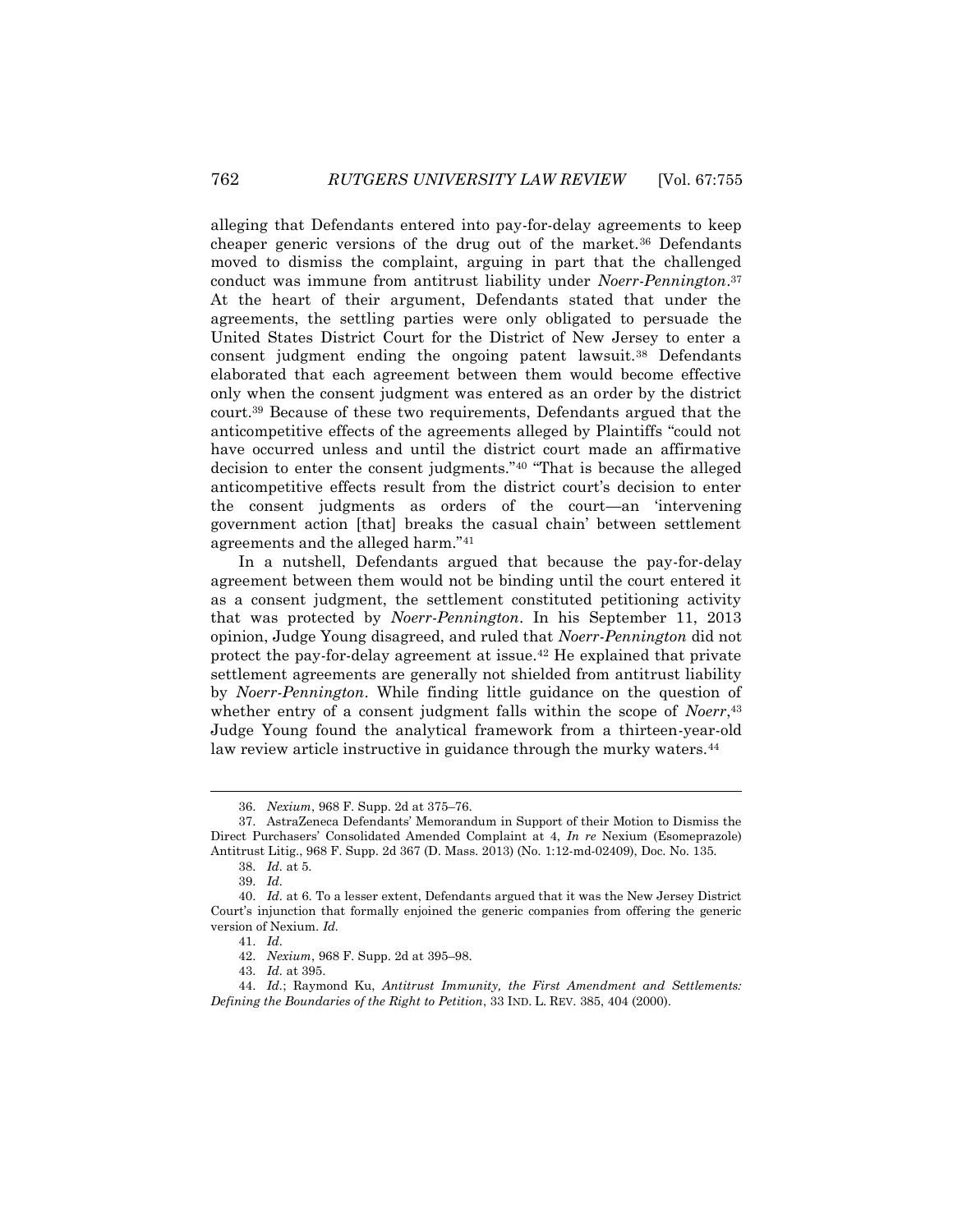Using the framework, Judge Young concluded that consent judgments could not be construed as conduct that is incidental to litigation or as direct petitioning since the parties were not trying to persuade "a judicial officer to obtain a redress of grievances."<sup>45</sup> Rather, Judge Young stated that *Noerr-Pennington* could apply only if the "anticompetitive harm is caused by the decision of a court, even though granted at the request of a private party," seeing that "no private restraint of trade occurs because the intervening government action breaks the casual chain."<sup>46</sup> But in this case, Judge Young could not afford the consent judgment immunity under *Noerr-Pennington* since nothing in the record suggested that the New Jersey District Court "actually played an independent role in drafting the terms in the consent judgments."<sup>47</sup> Judge Young partly based his decision on the fact that in instances where judges played nothing more than a ministerial or cursory role in approving or entering a privately ordered settlement, *Noerr-Pennington*  immunity could not attach to the settlements.<sup>48</sup> Since the judge entering the consent judgment did not play an independent role, Judge Young did not extend *Noerr-Pennington* immunity to Defendants' agreements.

#### *B. In re Androgel*

In *In re Androgel*, Defendants made similar arguments as to why *Noerr-Pennington* should apply to their pay-for-delay agreement that was entered as a consent judgment in 2006.<sup>49</sup> Specifically, Defendants argued that since they petitioned the court for a "judgment and order of permanent injunction" to achieve "finality and certainty,"<sup>50</sup> and because the settlement is different from a Rule  $41(a)$  voluntary settlement, their 2006 settlement should be entitled to *Noerr-Pennington* immunity.<sup>51</sup> Par and Paddock, in their motion to dismiss, discuss at length one unpublished case, *Medimmune, Inc. v. Genentech, Inc.*, in which the court upheld a consent judgment as being protected by *Noerr-Pennington* 

<sup>45.</sup> *Nexium*, 968 F. Supp. 2d at 397.

<sup>46.</sup> *Id.* at 397–98 (citing Andrx Pharm., Inc. v. Biovail Corp. Int'l, 256 F.3d 799, 818 (D.C. Cir. 2001)).

<sup>47.</sup> *Id.* at 398.

<sup>48.</sup> *Id.*

<sup>49.</sup> *In re* Androgel Antitrust Litig. (No. II), CA No. 1:09-CV-955-TWT, 2014 WL 1600331 (N.D. Ga. Apr. 21, 2014).

<sup>50.</sup> Memorandum of Law in Support of Defendants' Par Pharmaceutical Companies, Inc. and Paddock Laboratories, Inc.'s Motion to Dismiss the Second Amended Complaint at 5, *In re* Androgel Antitrust Litig. (No. II), CA No. 1:09-CV-955, 2014 WL 1600331 (N.D. Ga. Apr. 21, 2014) (No. 1:09-CV-955), 2009 WL 2773683.

<sup>51.</sup> *Id.* at 5–7.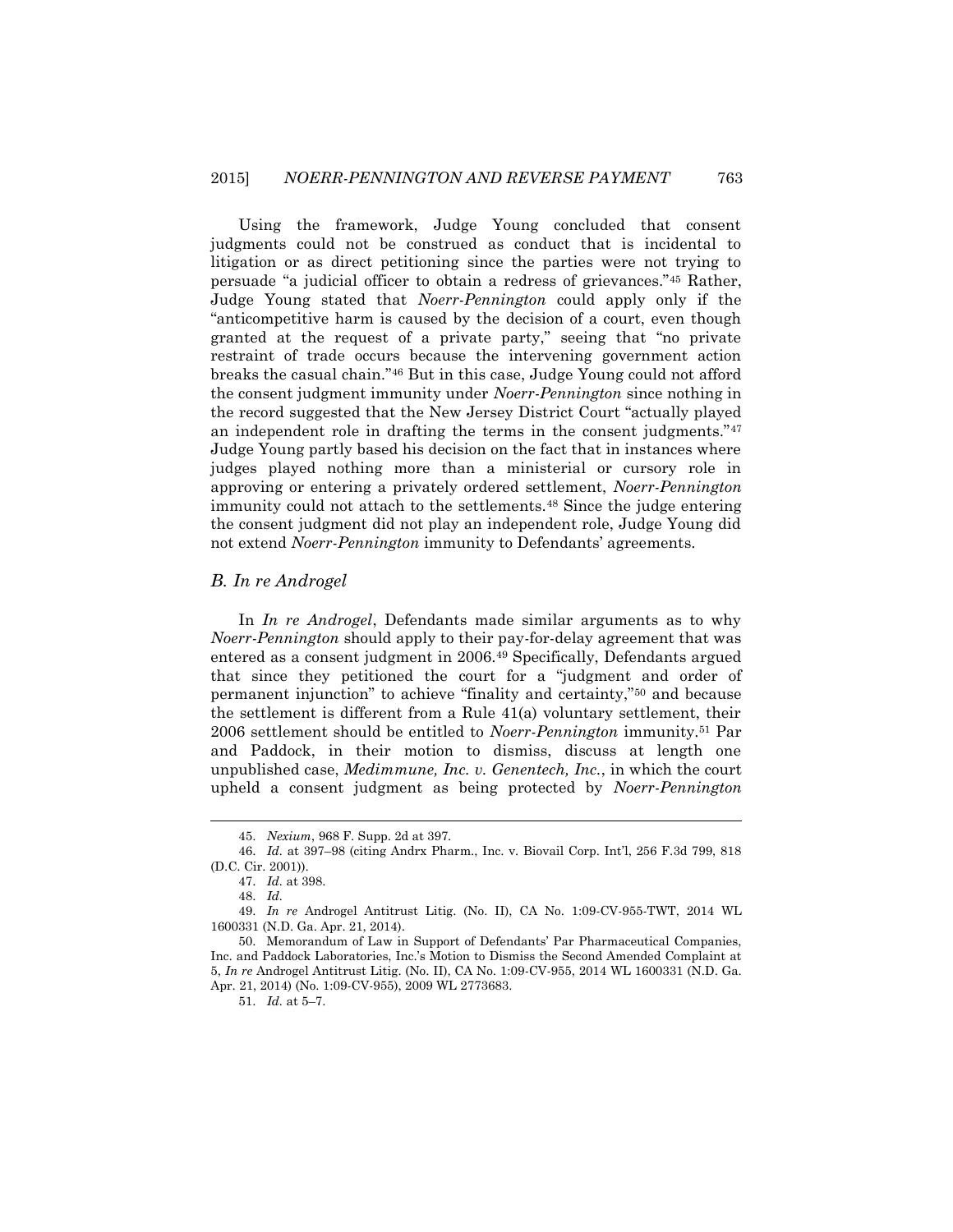immunity.<sup>52</sup> According to Defendants, *Medimmune* stands for the proposition that when Defendants seek out consent judgments, rather than "settlements that merely require compulsory filings, ministerial agency actions, or inconsequential court orders such as Rule 41(a) dismissals," the anticompetitive harms resulting from those consent judgments are protected by *Noerr-Pennington* since they stem from "the government exercising its discretion to create an anticompetitive result."<sup>53</sup> Since consent judgments are not entered into automatically, but "instead require judicial evaluation of the public's interest and the agreement's fairness and lawfulness," then *Noerr-Pennington* should protect consent judgments, according to *Medimmune*. 54

It wasn't until 2014 that Judge Thrash issued his opinion in *Androgel*, denying Defendants' motion to dismiss on the grounds that *Noerr-Pennington* did not apply to consent judgments. Judge Thrash began the analysis by stating that *Noerr-Pennington* "immunity [also] attaches to efforts seeking governmental action from the courts."<sup>55</sup> He then analyzes three cases in which consent judgments in patent settlement cases have been considered for *Noerr-Pennington* immunity. Two of the cases, *In re Nexium* and *In re Ciprofloxacin Hydrochloride Antitrust Litigation*, denied the immunity. They each found that because the court's role in the consent judgment was nothing more than applying a rubber stamp and there was no showing of the judge acting as an independent actor in drafting the consent judgment terms, *Noerr-Pennington* did not apply.<sup>56</sup> Judge Thrash then distinguished *Medimmune, Inc. v. Genentech, Inc.*, on which Defendants heavily relied,

<sup>52.</sup> *Id.* at 7–16 (discussing Medimmune, Inc. v. Genentech, Inc., No. CV 03-2567, 2003 WL 25550611 (C.D. Cal. Dec. 23, 2003)).

<sup>53.</sup> *Id.* at 11.

<sup>54.</sup> *Id.* at 14.

<sup>55.</sup> *Androgel (No. II)*, 2014 WL 1600331, at \*4 (citing Cal. Motor Transp. Co. v. Trucking Unlimited, 404 U.S. 508 (1972); Prof'l Real Estate Investors v. Columbia Pictures Indus., 508 U.S. 49 (1993) (petitioning activity before a court is protected from antitrust scrutiny unless the conduct was objectively baseless and motivated by an improper subjective motivation to harm competitors simply through litigation); Andrx Pharm., Inc. v. Elan Corp*.*, PLC, 421 F.3d 1227, 1234 (11th Cir. 2005) (noting that "the Sherman Act cannot be read to impede a litigant from seeking to defend constitutionally-permitted patent rights . . . [and] engaging in litigation to seek an anticompetitive outcome from a court is a First Amendment activity that is immune from antitrust liability," but nevertheless subjecting the settlement agreement ending the litigation to antitrust scrutiny)). Judge Thrash also analyzes consent judgments under the *Allied Tube* Court decision, stating that *Allied Tube* also does not support expanding *Noerr-Pennington* protection to consent judgments. *Androgel (No. II)*, 2014 WL 1600331 at, \*7–9 (stating that pay-for-delay agreements were "the type of commercial activity that has traditionally had its validity determined by the antitrust laws themselves").

<sup>56.</sup> *Androgel (No. II)*, 2014 WL 1600331, at \*4–5.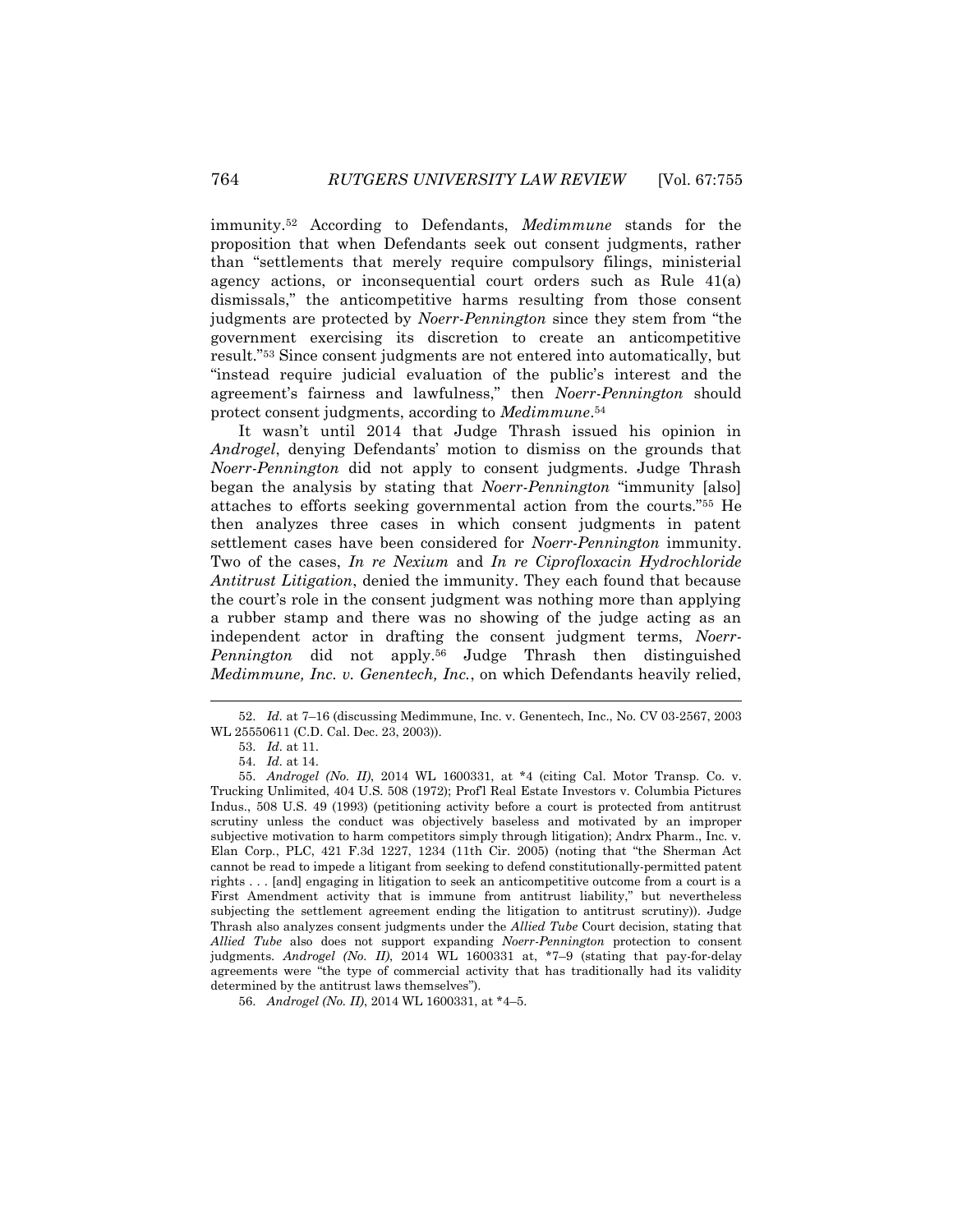stating that the "parties reached an agreement, and then they worked with Judge Chesney of the Northern District of California to develop an order and judgment which Judge Chesney signed."<sup>57</sup> The fact that the judge in *Medimmune* played a critical role in "developing the consent judgment, and because the judgment itself did more than make a settlement arrangement between parties," made *Noerr-Pennington* immunity appropriate in Judge Thrash's view.<sup>58</sup>

### *C. In re Effexor XR*

Finally, in *In re Effexor XR*, Defendants made multiple attempts to convince the court that *Noerr-Pennington* should apply to the underlying consent judgments entered by the previous court. Defendants raised the same arguments as in the other two cases, stating that because the judge ordered the consent decrees, immunity should be applied.<sup>59</sup> Unique to *Effexor*, though, is Defendants' additional argument that since the consent judgments were supplied to the FTC for review by the district court judge before the consent decree entered, the agreements were also not anticompetitive. The district court judge in the underlying patent infringement litigation created a mechanism for the FTC to review the proposed consent judgments and agreements, and ordered any objections to the agreement to be briefed for the judge to review before entering the consent judgment.<sup>60</sup> Since no such objections were made by the FTC, this silence, Defendants contended, led to the consent judgment being entered into and was yet another reason why the agreement should be covered by *Noerr-Pennington*.

As of this writing, Judge Sheridan has not issued an opinion that discusses the applicability of *Noerr-Pennington* to the alleged pay-fordelay agreements, but on October 6, 2014, Judge Sheridan dismissed the

<sup>57.</sup> *Id.* at \*5.

*<sup>58</sup>*. *Id.* at \*6. In fact, in *Medimmune* the court not only entered a consent judgment but also simultaneously entered an order that overturned the Patent and Trademark Office Board of Patent Appeals and Interferences priority decisions, which could not have been accomplished without the court's approval.

<sup>59.</sup> Memorandum in Support of Teva Defendants' Motion to Dismiss All Direct Purchaser Complaints at 6, *In re* Effexor XR Antitrust Litig., No. 11-5479, 2014 WL 4988410 (D.N.J. April 6, 2012) (No. 11-05479), 2012 WL 1204314, at\*6. In a July 11, 2014 letter to Judge Sheridan, Defendants claim that the mechanism established by the judge in the underlying patent action—a mechanism that allowed the FTC to raise antitrust concerns—and the petitioning Defendants undertook in that action were grounds for *Noerr-Pennington* protection. *See* Letter From Liza M. Walsh to Judge Peter G. Sheridan, U.S.D.J., at \*1 (April 28, 2014) (on file with author).

<sup>60.</sup> *In re* Effexor XR Antitrust Litig., No. 11-5479, 2014 WL 4988410, at \*11–12 (D.N.J. Oct. 6, 2014).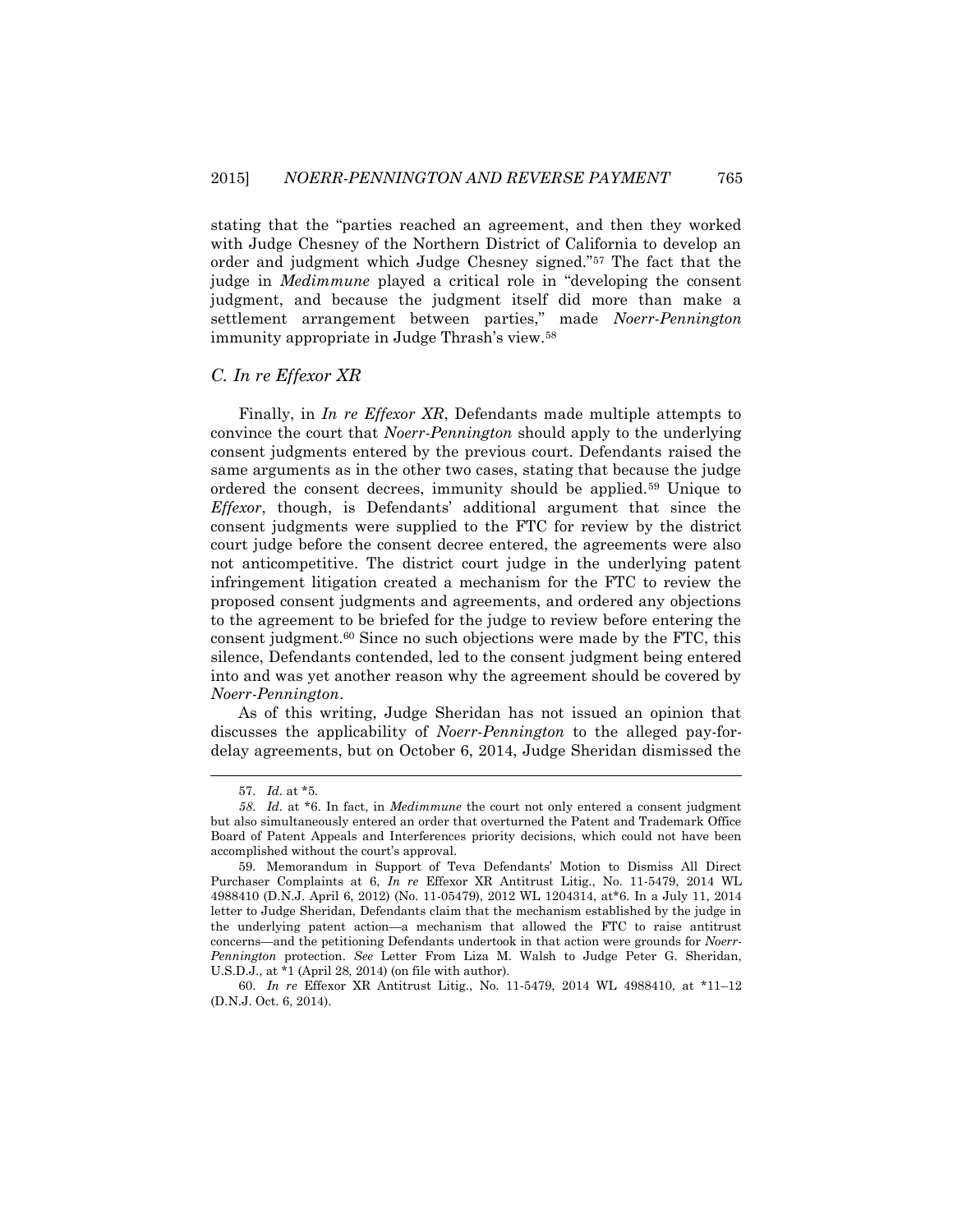majority of the complaint for other reasons. Judge Sheridan noted in his statement of the underlying facts that the FTC was ordered to raise any objections to the parties' earlier submitted patent settlement agreement by the presiding judge. The FTC responded to the order on December 1, 2005 stating that because the settling parties—Wyeth and Teva—did not intend "to independently raise with the Court the competitive implications of their proposed settlement agreement," they would not file an objection.<sup>61</sup> Judge Sheridan's portrayal of the facts coupled with the lack of discussion as to any involvement with the creation of the consent judgment by the overseeing judge in the patent litigation would lead one to expect the possible decision to fall more in line with *In re Nexium* and *In re Cipro*, which denied *Noerr-Pennington* protection, rather than the *Medimmune* case direction.

### III. APPLICATION OF *NOERR-PENNINGTON* PROTECTION TO PAY-FOR-DELAY AGREEMENTS

Carefully reviewing the arguments in the three previously mentioned cases shows that two main points are espoused by defendants as to why *Noerr-Pennington* should apply to pay-for-delay agreements: 1) that the pay-for-delay agreement is incidental to petitioning activity or is direct petitioning activity; and/or 2) that the anticompetitive harm stemming from such agreement comes from government action, mainly the courtordered consent judgment. Each of these premises misinterprets a fundamental part of the policy behind *Noerr-Pennington* and how the Supreme Court has interpreted it.<sup>62</sup> While settlements are generally part of the normal lifecycle of a lawsuit, the idea that their content is direct or indirect petitioning activity is unsupported by the policy behind *Noerr-Pennington*. <sup>63</sup> As explained below in part III.B.2, the reasoning behind

l

<sup>61.</sup> *Id.* at \*11. Yet, the decision not to file by the FTC was not to be taken as a determination of any kind as to the possible antitrust violations. *Id.* at \*12.

<sup>62.</sup> Again, the entire foundation of *Noerr-Pennington* applying to lawsuits has been called into question with Justice Scalia and Justice Thomas dissents in *Borough of Duryea v. Guarnieri*, 131 S. Ct. 2488 (2011). In it, Justice Thomas states that "[he] seriously doubt[s] that lawsuits are 'petitions' within the original meaning of the Petition Clause of the First Amendment." *Borough of Duryea*, 131 S. Ct. at 2501.

<sup>63.</sup> Some have stated that *Noerr-Pennington* immunity applies to the decision to settle a lawsuit as much as it protects the decision to initiate a lawsuit, citing *Columbia Picture Industries, Inc. v. Professional Real Estate Investors, Inc.*, 944 F.2d 1525, 1528 (9th. Cir. 1991). But even under current case law in the Ninth Circuit, the protection only goes so far as to protect the simple act of the decision, not the anticompetitive results of the settlement agreement itself. It would be contrary to the policy behind *Noerr-Pennington* to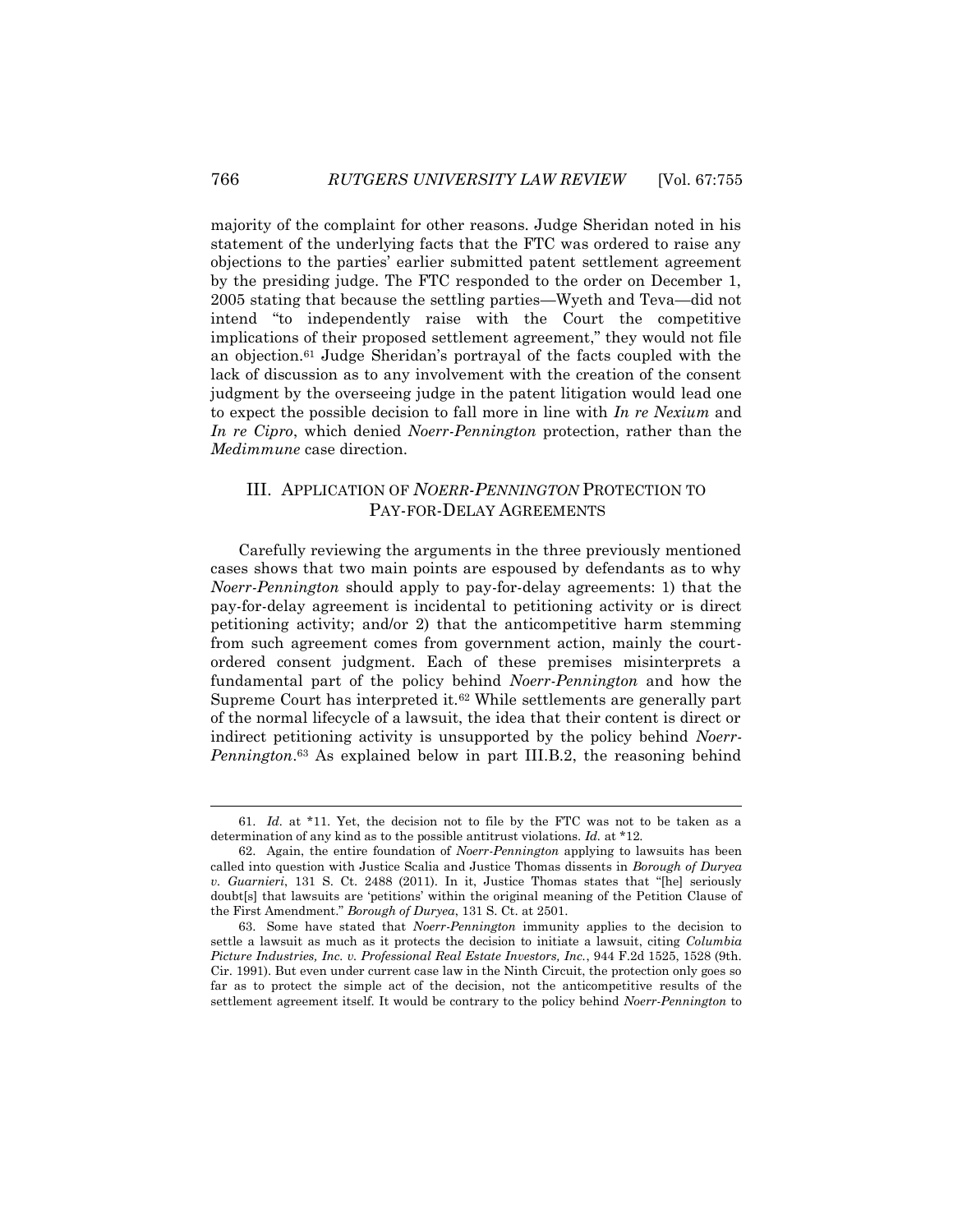the *Noerr-Pennington* doctrine and the recent case law including the Supreme Court in *FTC v. Actavis* do not support expanding the doctrine to protect consent judgments. Even further, not extending *Noerr-Pennington* protection to consent judgments does not eradicate or harm the people's right to petition their government in any way. Rather, expanding the doctrine to include consent judgments would simply allow potentially egregious anticompetitive agreements to be shielded from any liability.

### *A. Settlements, in the form of consent judgments or otherwise, are not within Noerr-Pennington's petitioning scope*

Addressing whether pay-for-delay agreements based on consent judgments are incidental to, or direct, petitioning activity, *Noerr-Pennington* jurisprudence establishes that protecting petitioning activity is intended to encourage the populace to inform the government of its desires and additionally, to protect the people's First Amendment right to petition.<sup>64</sup> Thus, any protection afforded to consent judgments should be well grounded in, and further, these policies. While *California Motors Transport Co. v. Trucking Unlimited* expanded the right to petition to include access to the courts and administrative agencies, no Supreme Court precedent, and few other cases, have directly dealt with the settlement of petitioning activity and possible *Noerr-Pennington*  protection. The few cases mentioning settlements being incidental to petitioning activity all seem to cite to one case, *Columbia Picture Industries, Inc. v. Professional Real Estate Investors, Inc.*, in which the Ninth Circuit stated, "[A] decision to accept or reject an offer of settlement is conduct incidental to the prosecution of the suit."<sup>65</sup> Two things are interesting about this sentence. First and foremost, it does not state that the decision to accept or reject an offer of settlement is aptly considered part of the petitioning activity, but rather just incidental to it.<sup>66</sup> And secondly, and more importantly, the Ninth Circuit cites to *Aircapital Cablevision, Inc. v. Starlink Communications Group, Inc.* to support the statement.<sup>67</sup> The *Aircapital* case however, does not discuss

apply blanket protection to the settlement agreement terms based on the sole fact that the decision was made to settle a lawsuit.

<sup>64.</sup> *See supra* Part I.

<sup>65.</sup> *Columbia Picture Indus., Inc.*, 944 F.2d at 1528, *aff'd*, 508 U.S. 49 (1993).

<sup>66.</sup> Not to mention that the language limits the protection to the decision to settle and not the contents of the settlement itself.

<sup>67.</sup> Aircapital Cablevision, Inc. v. Starlink Commc'ns Grp., Inc., 634 F. Supp. 316, 326 (D. Kan. 1986).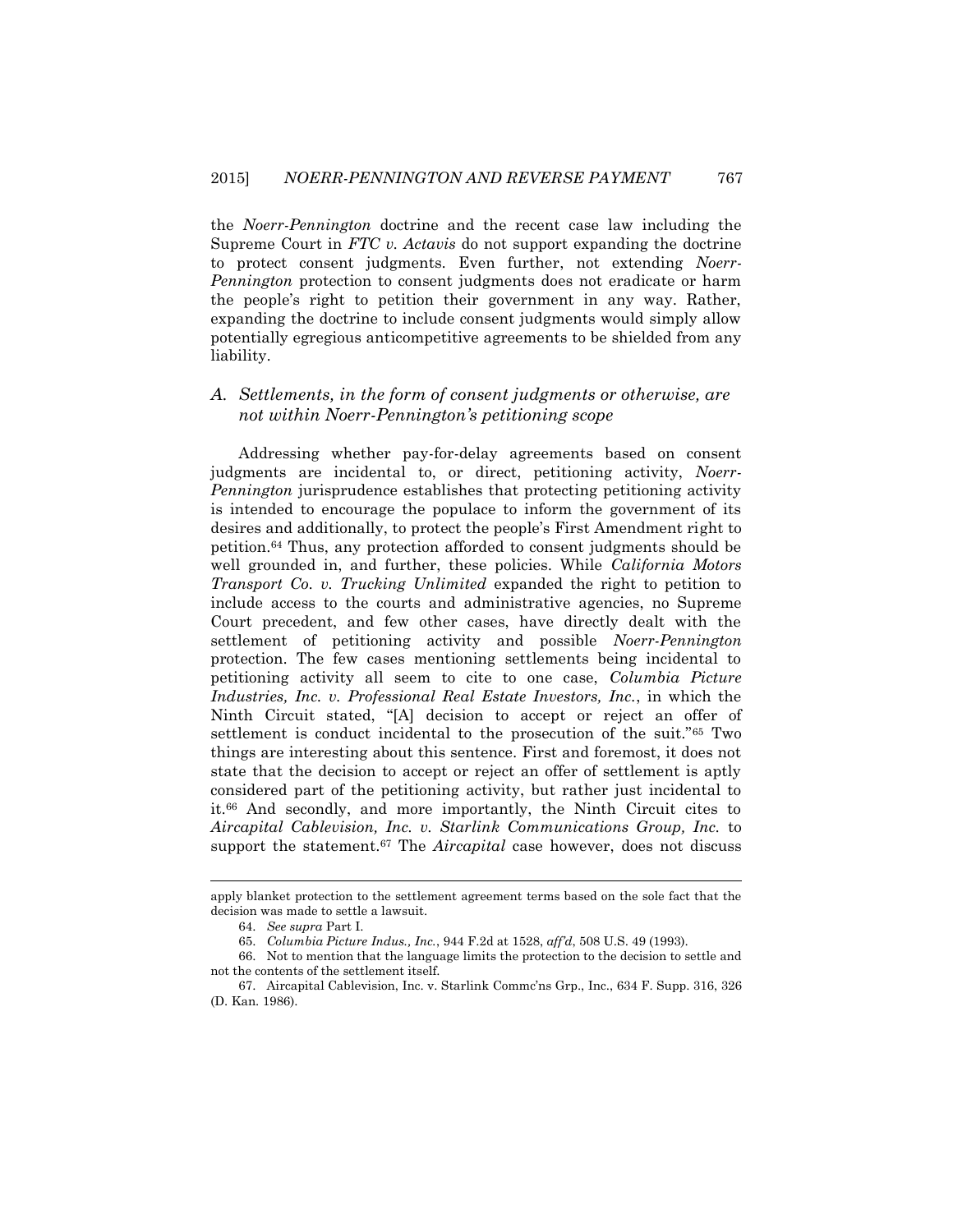any settlement or decisions to settle that implicate *Noerr-Pennington*. Rather, it discusses threats of litigation made to a competitor's customer.<sup>68</sup> It further explains *Noerr-Pennington* and its applicability to well-publicized litigation threats.<sup>69</sup> It is unclear how the *Aircapital* case addresses the notion that settlements are incidental to petitioning activity. Thus, any holding that settlements are incidental to petitioning activity and protected by *Noerr-Pennington* is tenuous at best, as the *Aircapital* case cite is less than supportive, and settlements do not advance the policies behind *Noerr-Pennington*. 70

The decision of whether to settle has little to no bearing on the people's right to petition its government. It also has no effect on the people's right to inform their government. Applying *Noerr-Pennington* immunity to settlement agreements, even those embodied by a consent judgment, furthers neither policy behind *Noerr-Pennington*. For instance, if *Effexor* rejected *Noerr-Pennington*'s application to the consent judgments, the resulting incentive would simply allow potentially injured plaintiffs to go to trial, and would not abridge any right to petition the government for redress—whether it be through engaging in a lawsuit or withdrawing a lawsuit. Conversely, if *Effexor* had applied *Noerr-Pennington*, it would simply sanction a private agreement by parties with incentives to collude to split monopoly profits and leave injured parties without any meaningful recourse.

A consent judgment usually begins with the two opposing parties meeting and discussing how to settle the lawsuit, and then approaching the judge for the order. From the beginning of the settlement process, the parties are not petitioning the government for their needs, but rather withdrawing their original petition, in which they were to make their wishes made.<sup>71</sup> Although the withdrawal of a lawsuit is not a "separate

<sup>68.</sup> *Id.*

<sup>69.</sup> *Id.*

<sup>70.</sup> This does not even consider the fact that the original idea of the petition clause did not encompass lawsuits, as they were a distinct and separate creature to petitioning during the First Amendment's passing. *See Borough of Duryea*, 131 S. Ct. at 2503 (Scalia, J., dissenting); Gregory A. Mark, *The Vestigal Constitution: The History and Significance of the Right to Petition*, 66 FORDHAM L. REV. 2153, 2182 (1998) ("[P]etitioning provided not just a method where by individuals . . . might seek reversal of harsh treatments by public authority, judicial or otherwise, but also a method whereby such individuals could seek employment of the public power to redress private wrongs that did not fit neatly into categories of action giving rise to a lawsuit.")

<sup>71.</sup> *See* Cascades Computer Innovation LLC v. RPX Corporation*,* No. 12-CV-1143, 2013 WL 6247594, at \*16. (N.D. Cal. December 3, 2013) ("[A] decision to accept or reject an offer of settlement is conduct incidental to the prosecution of the suit and not a separate and distinct activity which might form the basis for antitrust liability." (quoting Columbia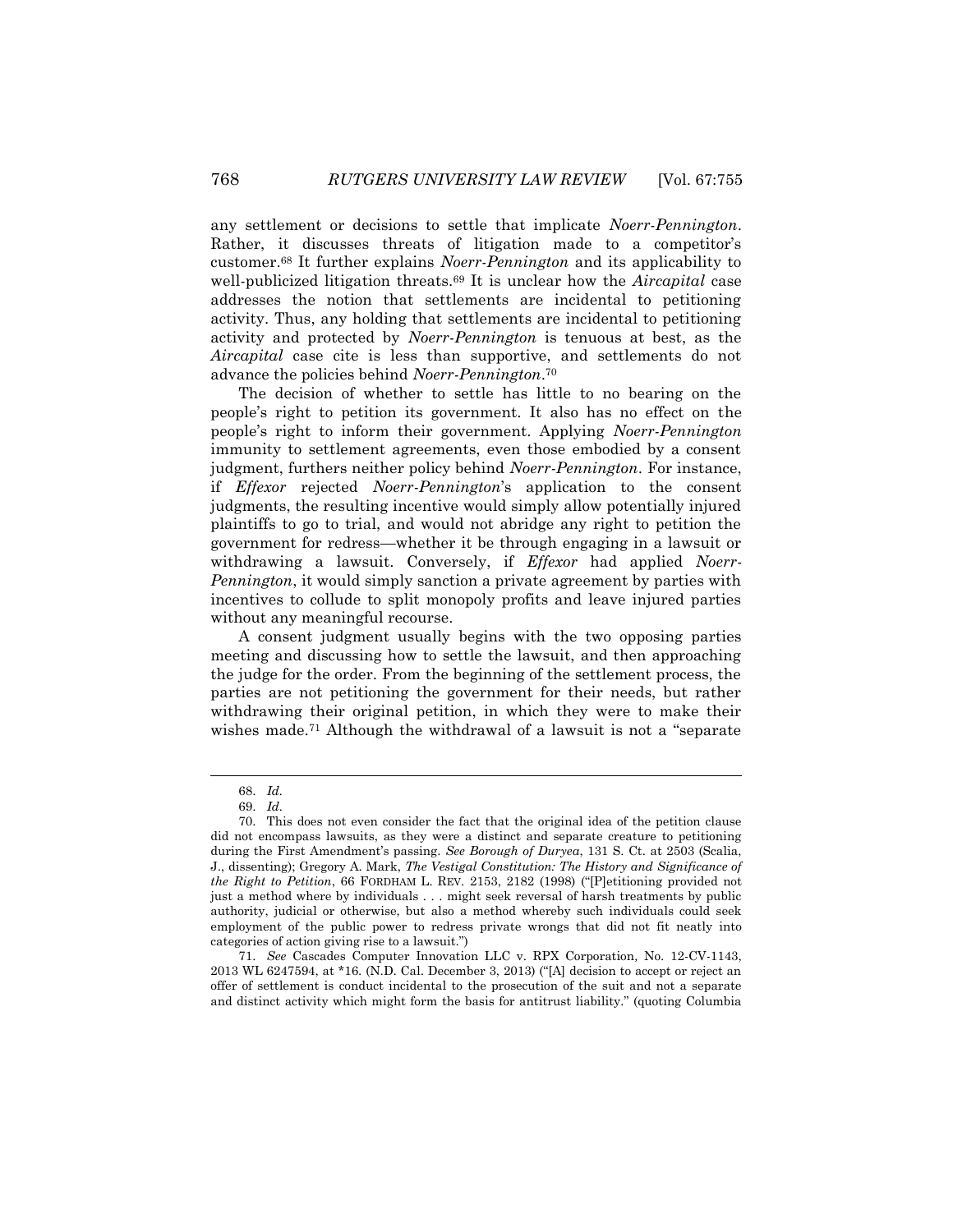and distinct activity that might form the basis for antitrust liability," it cannot be said that the consent judgment is petitioning the government as well, as that was accomplished by filing the lawsuit in the first place. In short, private settlements do not implicate any First Amendment freedoms or block the people's right to inform their government, as described by *Noerr Motor Freight*. <sup>72</sup> Furthermore, parties withdrawing a lawsuit based on a consent judgment could be viewed as withdrawing information from the petitioned government, in sharp contrast to the policy goals of *Noerr-Pennington* to inform the petitioned entity of the needs and requirements of the populace. When the court is not being asked to make a decision, it has no need for information, so this information prong has little application. But the failure to satisfy this prong of the *Noerr-Pennington* underpinnings is particularly troubling when dealing with patent consent decrees, which are imbued with great public interest.<sup>73</sup> Because the parties are incentivized in these settlements to collude, extend, and share the branded company's monopoly at the public's expense, they have no incentive to inform the court of the damages that their collusive agreement is having on the public.<sup>74</sup> From either perspective, *Noerr-Pennington* policy does not support finding consent judgments as incidental or direct petitioning activity.

*B. Since consent judgments are not petitioning activity, Noerr-Pennington immunity to pay- for-delay agreements should not apply*

Pictures Indus., Inc. v. Prof'l Real Estate Investors, Inc., 944 F.2d 1525, 1528 (9th Cir. 1991))).

<sup>72.</sup> E. R.R. Presidents Conference v. Noerr Motor Freight, Inc., 365 U.S. 127, 138 (1961).

<sup>73.</sup> *See* Cardinal Chem. Co. v. Morton Int'l, Inc., 508 U.S. 83, 100–101 (1993) (explaining the "importance to the public at large of resolving questions of patent validity"); Bonito Boats, Inc. v. Thunder Craft Boats, Inc.*,* 489 U.S. 141, 146 (1989) (noting that patent laws embody "a careful balance between the need to promote innovation and the recognition that imitation and refinement through imitation are both necessary to invention itself and the very lifeblood of a competitive economy"); Pope Mfg. Co. v. Gormully, 144 U.S. 224, 234 (1892) ("It is as important to the public that competition should not be repressed by worthless patents, as that the patentee of a really valuable invention should be protected in his monopoly."); Kaspar Wire Works, Inc. v. Leco Eng'g & Mach., Inc*.*, 575 F.2d 530, 540 (5th Cir. 1978).

<sup>74.</sup> Vollmer v. Selden, 350 F.3d 656, 660 (7th. Cir. 2003) ("[O]nce they reach the settlement stage, incentives have shifted and there is the danger of collusion.").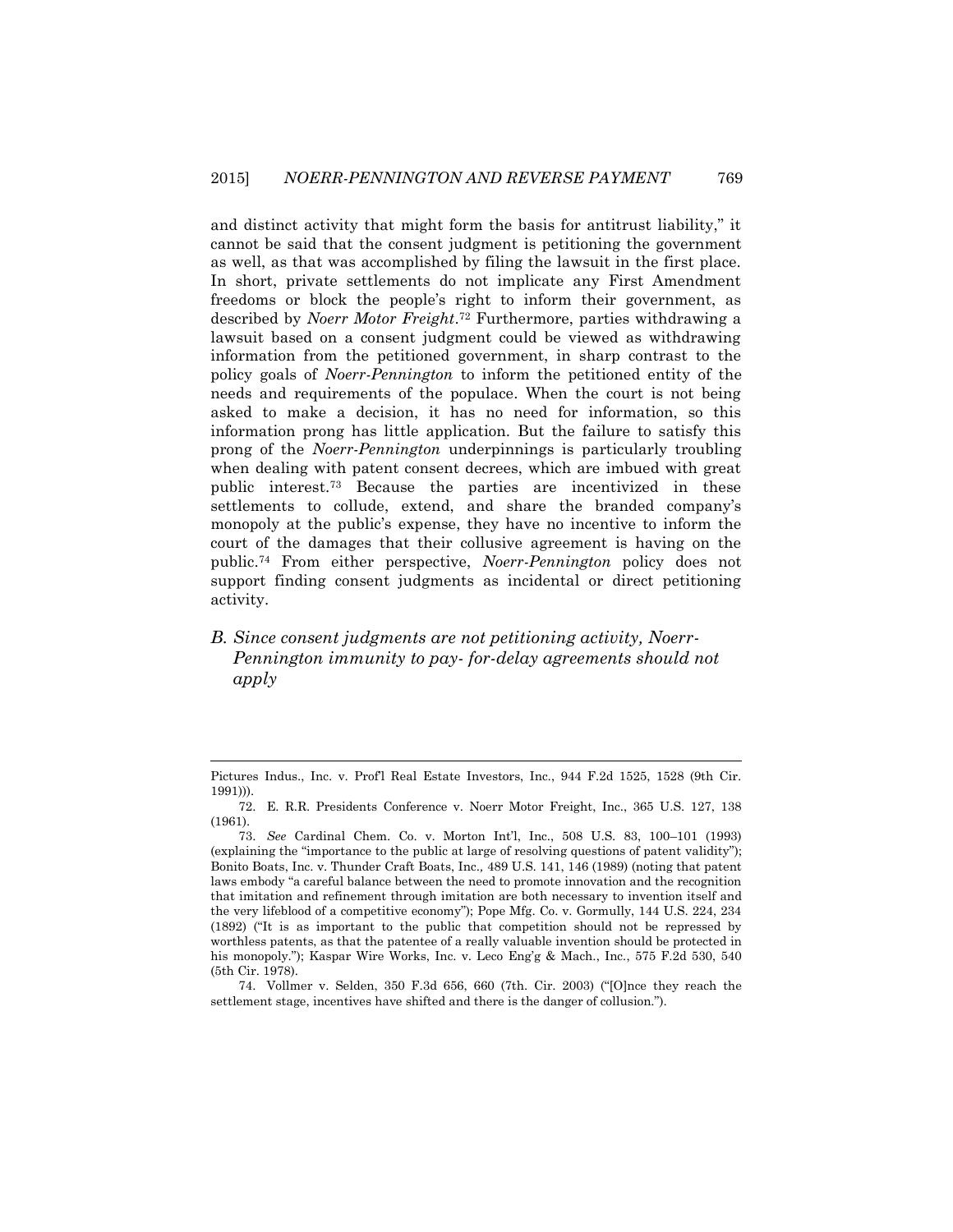Even if settlements were to be considered a separate petitioning activity, it has been held that restraints of trade that are incorporated into a settlement agreement are not immunized from antitrust liability.<sup>75</sup>

1. *Medimmune* is an outlier in expanding *Noerr-Pennington* immunity for a pay-for-delay agreement, and employed an erroneous standard

Despite the Supreme Court precedent that private settlements cannot be immunized from antitrust liability and the well-reasoned opinions in *Nexium* and *Cipro*, the district court in *Medimmune*  suggested in an unpublished case that a consent judgment that was "crafted" by a judge was immune to antitrust liability under *Noerr-Pennington*. <sup>76</sup> However, the *Medimmune* case not only disregarded precedent, but applied an incorrect standard not supported by *Noerr-Pennington* jurisprudence and policy.

Aside from contradicting Supreme Court precedent,<sup>77</sup> the court in *Medimmune* focused on the fact that the judge played a substantial role in crafting the consent judgment. *Medimmune* involved an agreement between Genentech and Celltech settling a priority dispute between their conflicting patents. Both Genentech and Celltech, in the 1980s, filed similar patents that were issued by the PTO on the same day. Genentech advised the PTO of the conflict in subject matter between the patents. In 1991, the PTO declared patent interference between both the patents, and in 1998, the PTO awarded priority to Celltech. Genentech then commenced an action to overturn the PTO's priority determination, which was heard by Judge Maxine Chesney. Judge Chesney denied Genentech's summary judgment motion. After the hearing, Genentech and Celltech engaged in mediation conducted by a retired judge, and entered into a settlement agreement with each other, as well as an amended license agreement. On March 6, 2001, Genentech and Celltech filed a Notice of Settlement and Joint Request for Entry of Settlement Instruments. A week later, both parties participated in a telephonic status conference before Judge Chesney in which revised versions of the

<sup>75.</sup> Broadcast Music, Inc. v. CBS, Inc*.*, 441 U.S. 1, 13 (1979) ("Of course, a consent judgment, even one entered at the behest of the Antitrust Division, does not immunize the defendant from liability for actions, including those contemplated by the decree, that violate the rights of nonparties."); *see also* Cantor v. Detroit Edison Co., 428 U.S. 579, 602 (1976) (stating that government action that "amounts to little more than approval of a private proposal" is not protected).

<sup>76.</sup> Medimmune, Inc. v. Genetech, Inc., No. CV 03-2567, 2003 WL 25550611, at \*5 (C.D. Cal. Dec. 23, 2003).

<sup>77.</sup> *See Aircapital Cablevision, Inc.*, 634 F. Supp. at 326.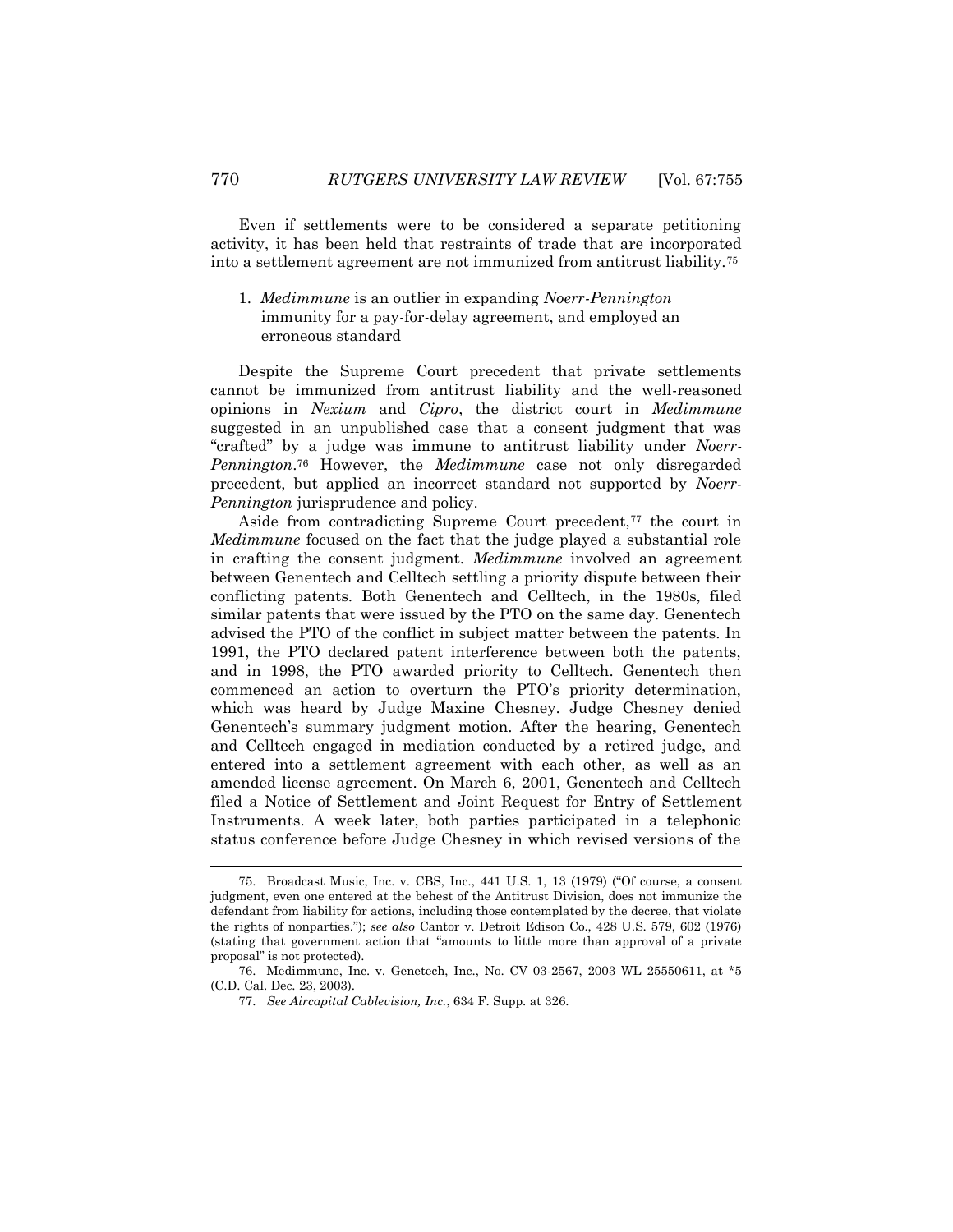proposed order and judgment were submitted by Celltech and Genentech. The order was then executed on March 16, 2001.<sup>78</sup>

Judge Pfaelzer, in her opinion, found that *Noerr-Pennington* protected the consent judgment between Genentech and Celltech because

defendants did not merely present their settlement to Judge Chesney for approval; they sought a Judgment and an Order as well. The documents that she signed accomplished results, such as overturning the Board's priority decision, which could not have been accomplished through private agreement. It was these documents—the results of the Defendants' petitioning and Judge Chesney's order—that resolved the issue of priority.<sup>79</sup>

Judge Pfaelzer's decision seems to hang on the fact that the resulting actions, mainly the overturning of the PTO board decision, from the consent judgment could not have occurred without the judge. But this is not the standard or policy behind *Noerr-Pennington*. Rather *Noerr-Pennington* is intended to apply to activities that inform the government of the parties' wishes and are protected by the First Amendment. It does not matter that the judge signed documents that caused events that could otherwise not happen. Genentech and Celltech did not hope to spur the government to action with their submitted settlement papers or request any decision, but rather wished to withdraw their existing petition, and prevent the court from making a decision on the merits of the case.

Viewed more closely, Judge Chesney's actions in the underlying *Medimmune* patent action reflect, at best, a fairly passive involvement in the crafting of the private parties' consent judgment. Judge Pfaelzer, in passing, glosses over Judge Chesney's review of the parties' presented consent judgment, stating that there was one telephone conference about it, and instead focuses on the fact that the consent decree "overturned" the PTO board's decision. But this is really no different from private settlements done on appeal of a lower court decision, in which the parties decide on some result differing from that of the lower body. It was not the act of Judge Chesney that vacated or ignored the PTO ruling, but the parties' agreement to disregard it and reach a different result. There is little in Judge Pfaelzer's opinion about how exactly the consent judgment was crafted, but rather that it was presented and discussed in a telephone conference then was approved. This mere presentation of the

<sup>78.</sup> *Medimmune*, 2003 WL 25550611, at \*1–3.

<sup>79.</sup> *Id.* at \*7.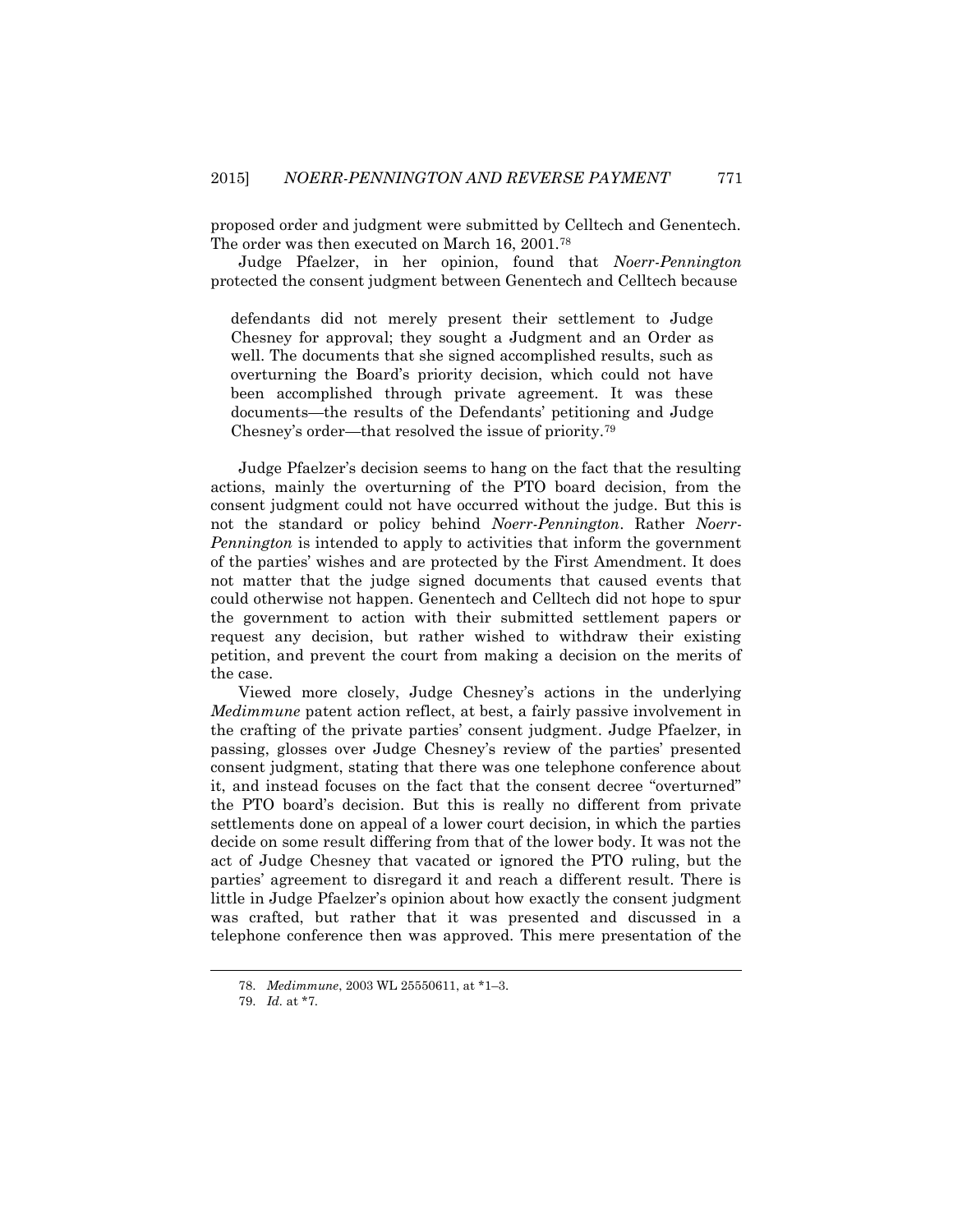facts suggests that Judge Chesney just stamped the court's approval without a thorough understanding of what the court was approving. Of course, at no time was there any representation of the public's interest in the resolution of the patent priority dispute.

In *California Motors*, the Court stated that the "right of access to the agencies and courts to be heard on application . . . is part of the right of petition protected by the First Amendment."<sup>80</sup> Simultaneously, the purpose of the judicial branch is to define the law and enforce the laws written by Congress.<sup>81</sup> Thus for *Noerr-Pennington* protection to apply to a petition to a court, only the application to the court itself and the ultimate interpretation of the law by the presiding judge should be deemed immune by *Noerr-Pennintgon*. Conversely, when a judge is asked to dismiss a case pursuant to a consent judgment where the terms have already been decided by the moving parties, the judge is not fulfilling his or her role as a judge—in which he or she would make an ultimate decision on the merits of the case at hand by applying the law to the facts presented—but rather acting as an intermediary to withdraw the petition from the court at the request of the parties.<sup>82</sup> Consent judgments do not end lawsuits with an interpretation of law or an application of law to fact in which parties present and represent different views—as a judge's opinion does. Rather, a consent judgment resolves a private claim with a private arrangement, in which the judge acts as an intermediary. As stated in *Allied Tube*, the scope of *Noerr-Pennington* protection depends on the source, content, and nature of the restraint, and these consent judgments are bargained for in private spheres, not in the open political arena.<sup>83</sup>

2. Noerr-Pennington policy and recent case law dictate that consent judgments cannot be protected by the Noerr-Pennington doctrine

The *Medimmune* court applied an incorrect standard that is not supported by the policy of *Noerr-Pennington*, and ultimately reached an

<sup>80.</sup> Cal. Motor Transp. Co. v. Trucking Unlimited*,* 404 U.S. 508, 517 (1972).

<sup>81.</sup> United States v. Goldenberg*,* 168 U.S. 95, 102–03 (1897); United States v. First Nat'l Bank of Detroit, 234 U.S. 245, 260 (1914).

<sup>82.</sup> When parties submit a consent judgment and ask for a dismissal of the case, the parties at this point are not adversarial, but actually on the same side trying to persuade the judge to dismiss the case. *See Vollmer*, 350 F.3d at 660. The Judicial system is founded, and relies, on the adversarial system to provide the courts with substantial information on both sides in search of the truth. When the parties are no longer adversarial, the incentive to provide full and balanced information is removed, and replaced with an incentive to act collusively in order to convince the court to dismiss the case.

<sup>83.</sup> Allied Tube & Conduit Corp. v. Indian Head, 486 U.S. 492, 499–500 (1988).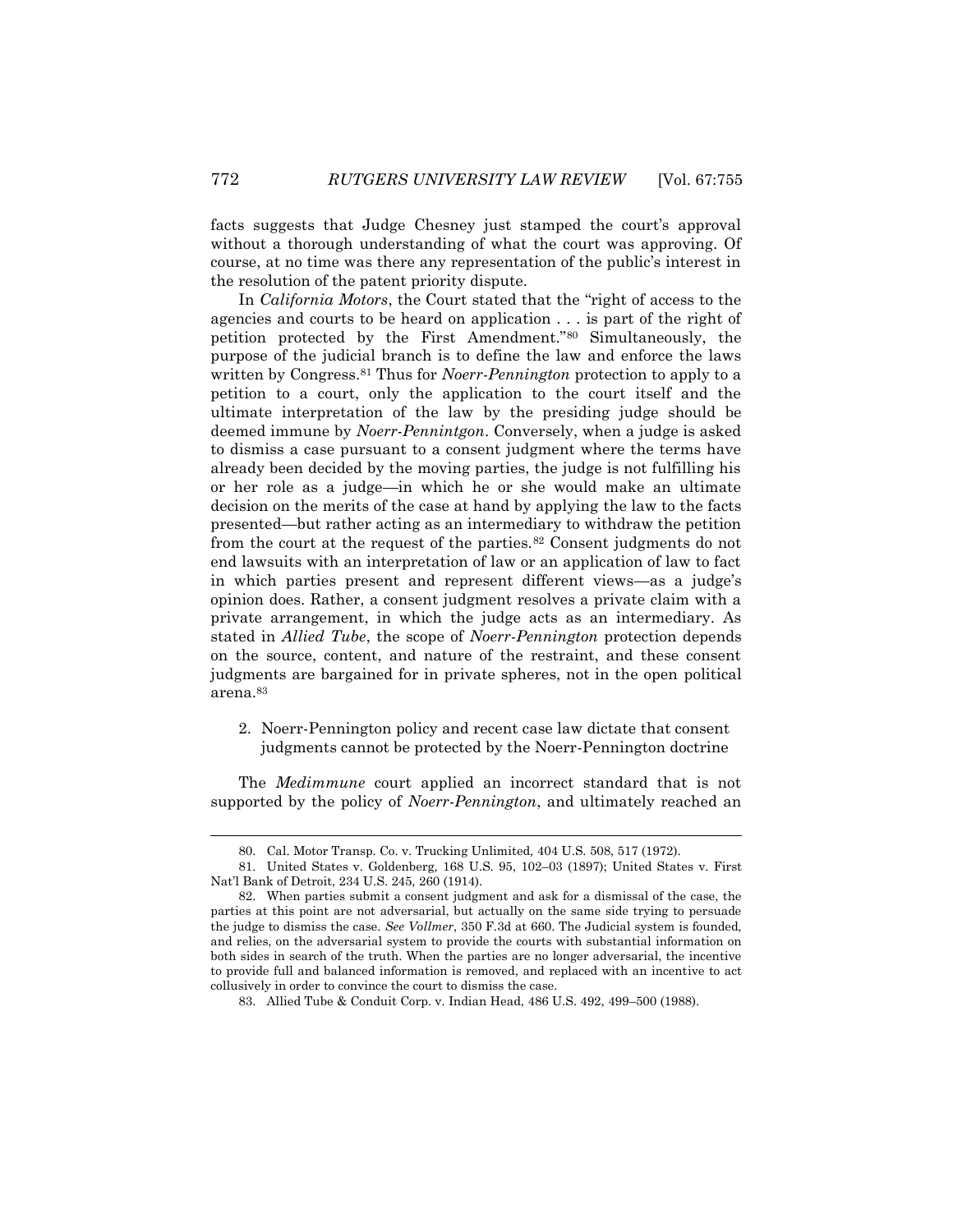erroneous conclusion as to the applicability of *Noerr-Pennington*. It is also a decision at odds with the several district courts holding that *Noerr-Pennington* has no application to consent judgments filed in the context of pay-for-delay agreements.<sup>84</sup> These courts have recognized that neither the policies nor the safeguards of *Noerr-Pennington* jurisprudence can be met in these cases. While there is no singular standard for the invocation of *Noerr-Pennington*, the courts have made it clear that its application is subject to a number of fundamental prerequisites. As referenced in Part I, *Noerr-Pennington* protection applies to petitioning for redress in front of any of the three different branches. Courts have recognized that *Noerr-Pennington* applies to the original filing of the petition.<sup>85</sup>

To be clear, *Noerr-Pennington* does not apply to petitioning activity because of the method of adjudication the government uses to address the petitioning, but applies to legitimate petitioning activity due to the dual policies identified in *Eastern R.R. Presidents Conference v. Noerr Motor Freight, Inc*. <sup>86</sup> Petitioning is a fundamental right that has been in existence since the inception of the Constitution, and is not impeded lightly by any court or the legislature. Because *Noerr-Pennington* provides blanket immunity and a consent judgment potentially covered by such immunity could irrevocably harm consumers in the form of higher drug prices—granting pharmaceutical companies millions in profits—the courts should be rigorous in their scrutiny of pay-for-delay agreements embodied in consent judgments, and skeptical of any argument in favor of granting *Noerr-Pennington* protection.

After careful review of Supreme Court precedent with regard to *Noerr-Pennington*, it is clear that consent judgments are not valid petitioning activity since consent judgments do not further any policy that *Noerr-Pennington* promotes. In fact, as mentioned above, consent judgments are a withdrawal of the parties' original petition to the judiciary. Why should *Noerr-Pennington* apply to the parties' request to withdraw its petition through the use of a consent judgment? At the settlement stage, the parties, in most situations, have aligned incentives to make sure the judge approves the consent judgment, which adds pressure on the parties to not provide full information nor consider any public interest that may be affected by their consent judgment.<sup>87</sup> Granting *Noerr-Pennington* immunity to consent judgments then would

<sup>84.</sup> *See supra Part II*; *see also In re* Ciprofloxacin Hydrochloride Antitrust Litig., 261 F. Supp. 2d 188, 213 (E.D.N.Y. 2003); *In re* Cardizem CD Antitrust Litig., 105 F. Supp.2d 618, 642 (E.D. Mich. 2000).

<sup>85.</sup> *Cal. Motor Transp. Co.*, 404 U.S. at 515–16.

<sup>86.</sup> 365 U.S. 127, 138 (1961).

<sup>87.</sup> *See supra* Part III.A; *see also Vollmer*, 350 F.3d 656.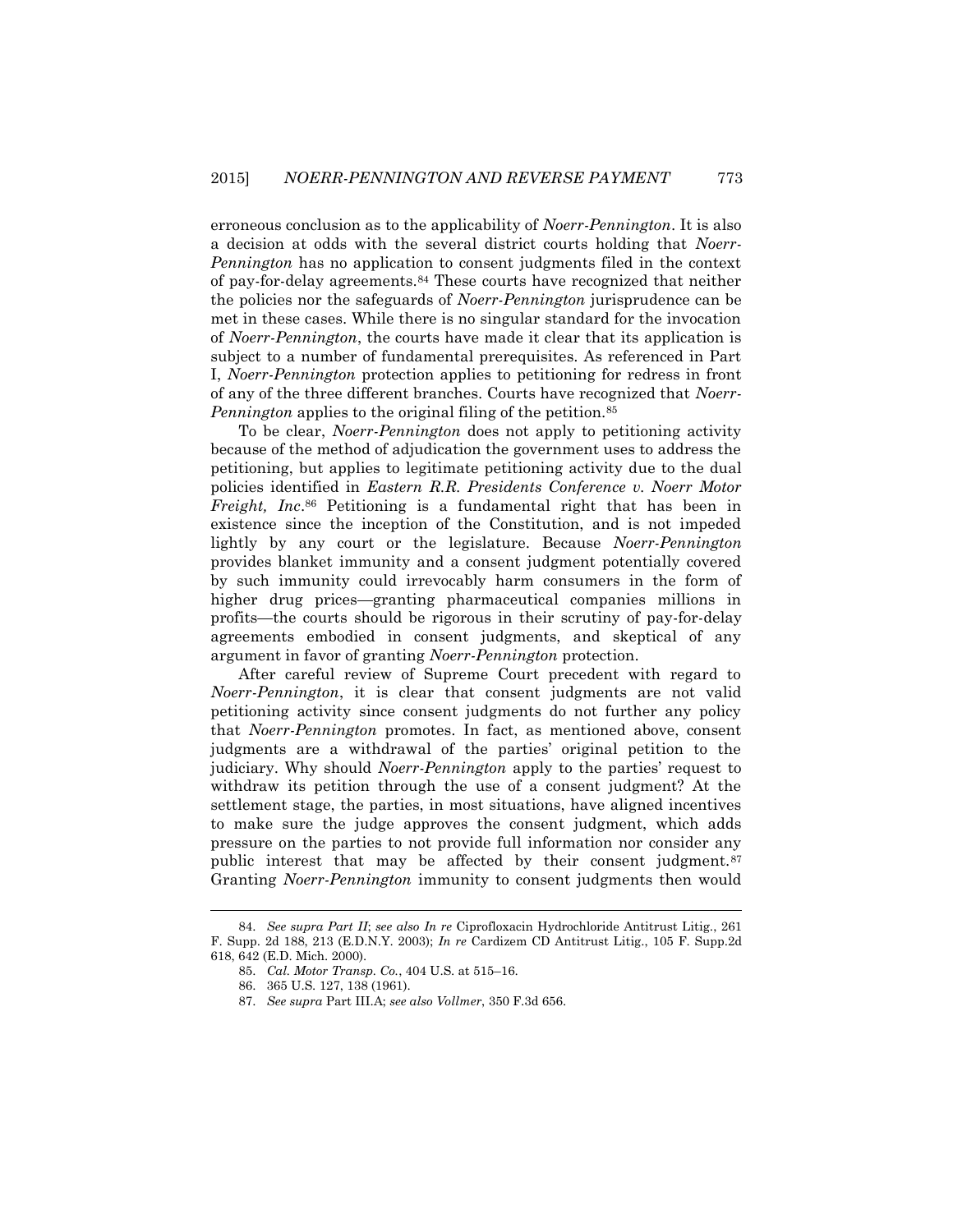allow aligned parties to cloak their potential anticompetitive settlements with a shroud of government approval.

More importantly, denying *Noerr-Pennington* immunity to consent judgments does not eradicate, or lessen the incentive of, the parties' right to petition the government for redress. The *Noerr-Pennington* doctrine is based on the right to petition and the right of the people to inform the government.<sup>88</sup> Neither of these policies would be undercut by denying *Noerr-Pennington* immunity to consent judgments. People would still be able to effectively petition and inform the government of their wants and needs. On the other hand, if *Noerr-Pennington* immunity was applicable to consent judgments, the doctrine would be providing protection to parties' withdrawal of a petition, which cuts against the reason for the doctrine in the first place. Even more so, *California Motors* limited the *Noerr-Pennington* doctrine to petitions that do not abuse the process.<sup>89</sup> If *Noerr-Pennington* immunity is extended to consent judgments, the doctrine could be protecting potential consent judgments that abuse the process itself. This would be in stark contrast to the Supreme Court's holding in *California Motors*. 90

Finally, if consent judgments are allowed immunity by the *Noerr-Pennington* doctrine, then the entire Supreme Court opinion in *FTC v. Actavis* would be rendered moot.<sup>91</sup> Touched on by Judge Thrash in *In re Androgel*, the recent Supreme Court case *FTC v. Actavis*, which ruled that pay-for-delay agreements could be anticompetitive, implicitly supports the proposition that these consent judgments should be subject to liability.<sup>92</sup> The current Justices of the Supreme Court are well versed in *Noerr-Pennington* law—with at least two Justices writing two major *Noerr-Pennington* decisions—and since they found that pay-for-delay agreements could be anticompetitive, it would seem quixotic to turn around and find them all to be protected by the *Noerr-Pennington* doctrine because they were embodied in a consent judgment.<sup>93</sup>

Yet *Medimmune* and, to an extent, the Ninth Circuit opinion in *Columbia Picture Industries, Inc. v. Profesional Real Estate Investors, Inc.* both promote the application of *Noerr-Pennington* immunity to

<sup>88.</sup> *See supra* Part I.

<sup>89.</sup> *Id.*

<sup>90.</sup> *See Cal. Motor Transp. Co.*, 404 U.S. 508.

<sup>91.</sup> FTC v. Actavis, 133 S. Ct. 2223 (2013).

<sup>92.</sup> *In re* Androgel Antitrust Litig. (No. II), 1:09-CV-955, 2014 WL 1600331, at \*7 (N.D. Ga. Apr. 21, 2014); *see supra* Introduction.

<sup>93.</sup> Justice Scalia wrote the majority opinion in *City of Columbia v. Omni Outdoor Advertising, Inc*., 499 U.S. 365 (1991), and Justice Thomas wrote the majority opinion in *Professional Real Estate Investors, Inc. v. Columbia Pictures Industries, Inc*., 508 U.S. 49 (1993).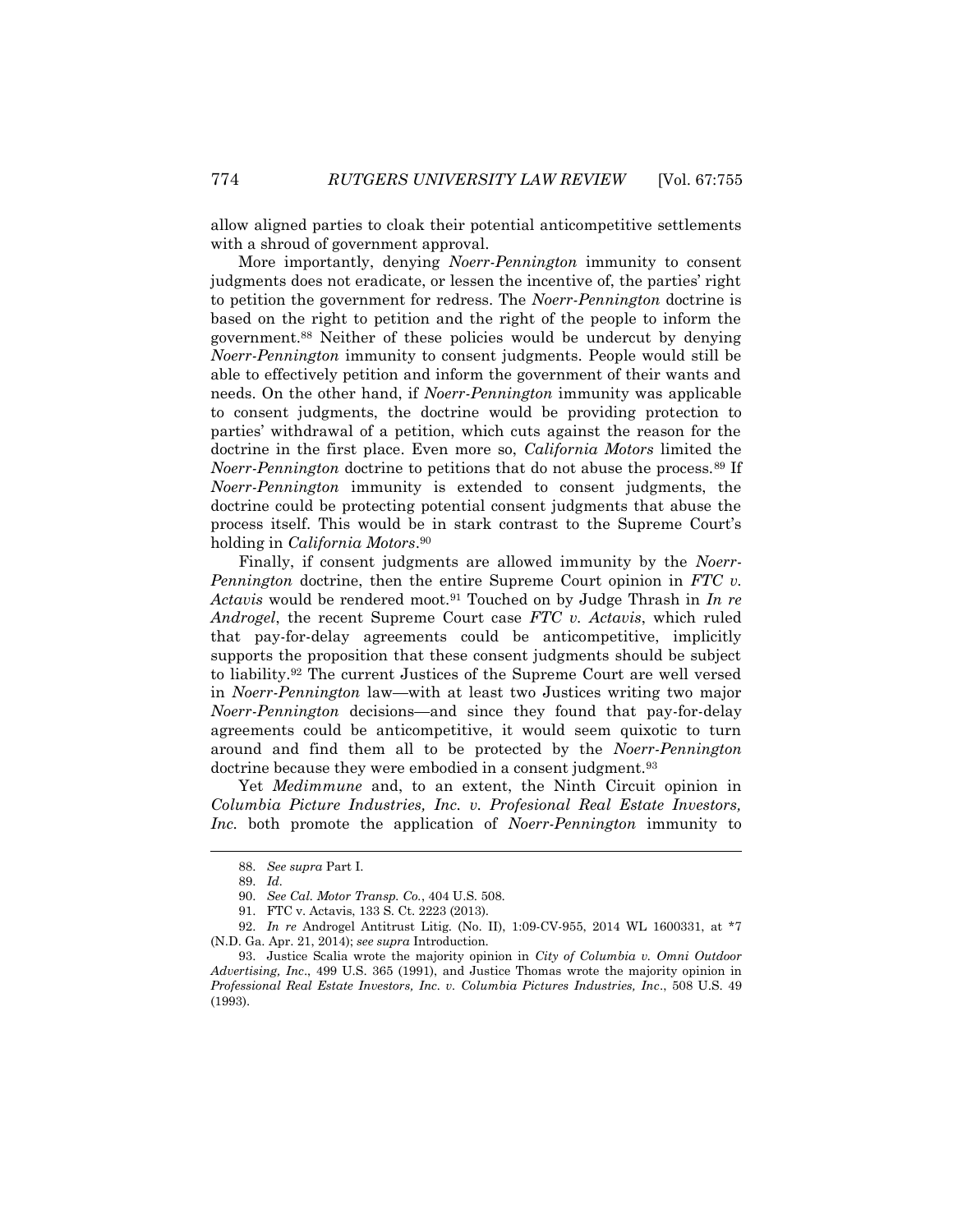consent judgments due to two reasons.<sup>94</sup> *Medimmune* incorrectly based its decision on the consent judgment's ability to reach an ending that required judicial action, the overturning of the PTO decision, while *Columbia Pictures* spontaneously pronounced that settlements are incidental petitioning activity, supporting the proposition with dubious citation.<sup>95</sup> Neither of these cases discuss how an expansion of *Noerr-Pennington* is, or would be, supported by the dual policies of the doctrine or how these holdings help promote the same policies. Rather, the cases are outliers that misappropriate concepts or ideas, and ineffectually apply *Noerr-Pennington* to non-petitioning activities.

Not only is denying *Noerr-Pennington* protection to consent judgments the correct outcome since consent judgments are not petitions, but in high stakes situations, such as pay-for-delay agreements, it helps protect millions of consumers. Pay-for-delay agreements that are anticompetitive would not only stifle future competition and innovation between generics and branded companies, but also harm millions of consumers that purchase said drugs. For instance, recently Pfizer has been embroiled in a lawsuit in which the plaintiffs allege, among other things, a pay-for-delay agreement that delayed entry of a generic version of Lipitor.<sup>96</sup> Lipitor is the all-time bestselling drug.<sup>97</sup> If the agreement is found anticompetitive, Pfizer would have reaped billions in unmerited profits, and millions of patients who took Lipitor would have paid billions in excess charges.

#### IV. THE LITIGATION PRIVILEGE IN CALIFORNIA

Since many of the pay-for-delay agreement lawsuits include various state law claims, it is helpful to look at state constitutions and laws. In California, the California Constitution protects petitioning activity as *Noerr-Pennington* does, but also has a unique litigation privilege section. The California Constitution, article I, section 3 states that "the people have the right to instruct their representatives, petition government for redress of grievances, and assemble freely to consult for the common

l

<sup>94.</sup> *See supra* Part III.A & Part II.B.1.

<sup>95.</sup> *See supra* Part III.A & Part II.B.1

<sup>96.</sup> *In re* Lipitor Antitrust Litig., 3:12-cv-02389, 2014 WL 4543502 (D.N.J. Sept. 12, 2014).

<sup>97.</sup> Simon King, *The Best Selling Drugs of All Time*, FORBES (January 28, 2013), *available at* http://www.forbes.com/sites/simonking/2013/01/28/the-best-selling-drugs-of-alltime-humira-joins-the-elite/.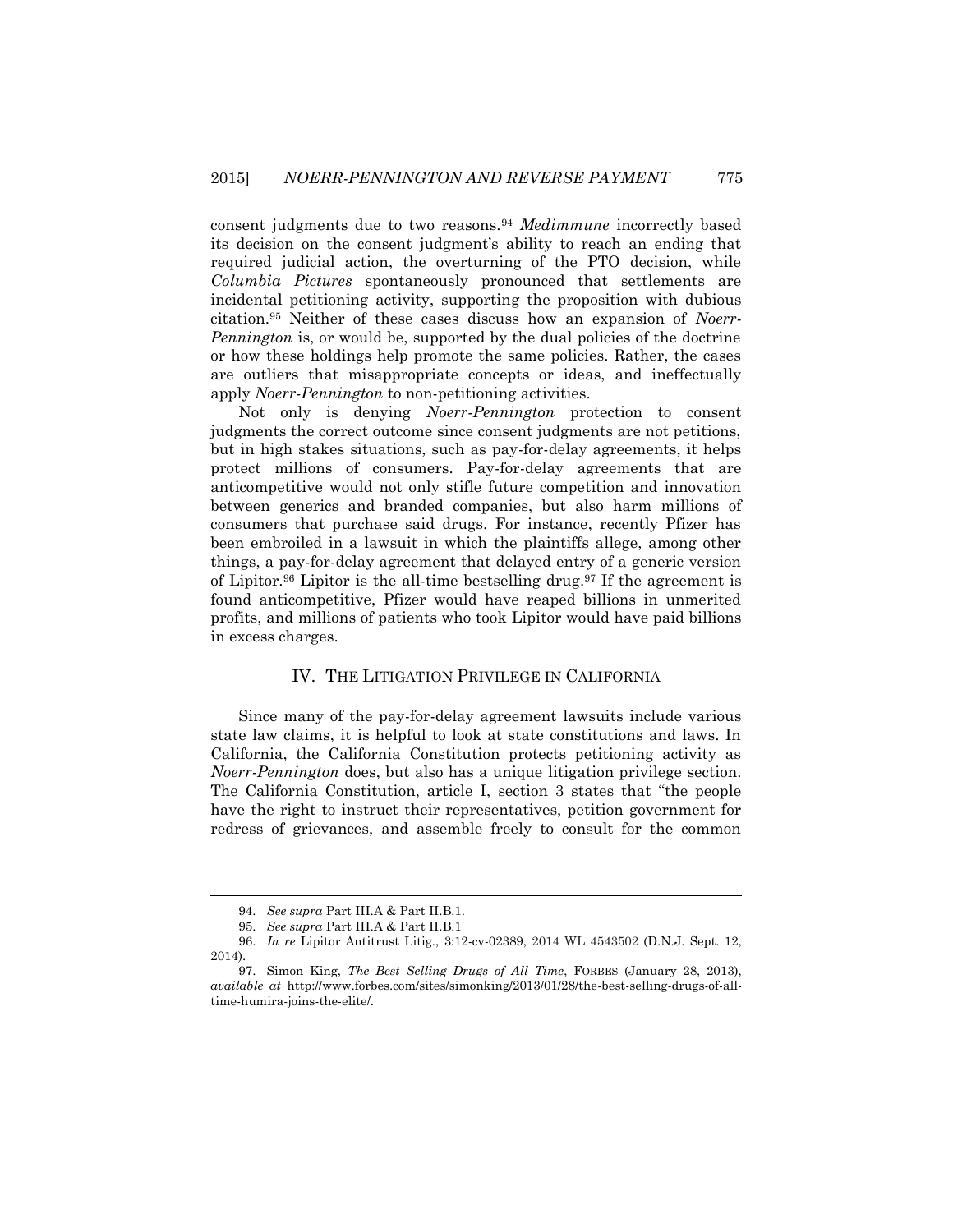good."<sup>98</sup> Coupling section 3 with the litigation privilege, which covers communications published or broadcasted in judicial proceedings, among others, raises the question of whether California state law is different than its federal cousin.<sup>99</sup> The California Supreme Court has held that the *Noerr-Pennington* doctrine applies to California state law claims.<sup>100</sup> But there are no cases that discuss how petitioning under article I, section 3 of the California Constitution relates to the right to petition under the U.S. Constitution. It also leaves the question as to how the litigation privilege, under California Civil Code Section 47, operates to protect communications in conjunction with judicial proceedings.

The Ninth Circuit, in *Theme Promotions, Inc. v. News America Marketing FSI*, footnoted that the litigation privilege may also apply in conjunction with the *Noerr-Pennington* doctrine.<sup>101</sup> Yet, since the court held that *Noerr-Pennington* barred the claims at issue in *Theme Promotions*, they did not address the question as to whether the litigation privilege applied as well or was different in scope. The case involved prelitigation threats and actions that communicated the parties' intention of a future lawsuit, as well as an ongoing lawsuit, between the parties.<sup>102</sup> It seems clear then that the reason for the application of the litigation privilege to the case would be due to the direct and plain meaning of California Civil Code Section 47(b) protecting publications or broadcasts made in judicial proceedings or in the initiation or course of any other proceeding authorized by law.<sup>103</sup> In fact, there do not seem to be any cases that apply the litigation privilege with respect to settlement terms or consent judgments. Thus, the litigation privilege would not be applicable to consent judgments under California law.<sup>104</sup>

l

<sup>98.</sup> CAL. CONST. art. I, § 3. Originally the provision in 1849 stated that the people only had the right to petition the legislature, but was later expanded to government in 1974. 99. CAL. CIV. CODE § 47(b)(2) (last modified Feb. 16, 2015).

<sup>100.</sup> Blank v. Kirwan*,* 703 P.2d 58, 63–65 (Cal. 1985); Pac. Gas & Elec. Co. v. Bear Stearns & Co., 791 P.2d 587, 592–98 (Cal. 1990).

<sup>101.</sup> Theme Promotions, Inc. v. News Am. Mktg. FSI, 546 F.3d 991, 1008 n.7 (9th Cir. 2008).

<sup>102.</sup> *Id.* at 1007–08.

<sup>103.</sup> CAL. CIV. CODE § 47(b) (last modified Feb. 16, 2015).

<sup>104.</sup> Furthermore, the legislature has expressly prohibited settlement agreements that violate the Cartwright Act. California Business and Professional Code § 16722 explicitly states that "any contract or agreement in violation of this chapter is absolutely void and is not enforceable at law or in equity." CAL. BUS. AND PROF'L CODE § 16722 (last modified 2015). Under California law as well, the courts have stated that whenever any public rights are implicated by settlement agreements and the adversarial system has not functioned to expose potentially collusive settlements, a third party whose interests are affected may invoke the illegality of the said agreement. *See* River Garden Farms, Inc. v. Super. Ct., 26 Cal. App. 3d 986, 997, 1000 (1972).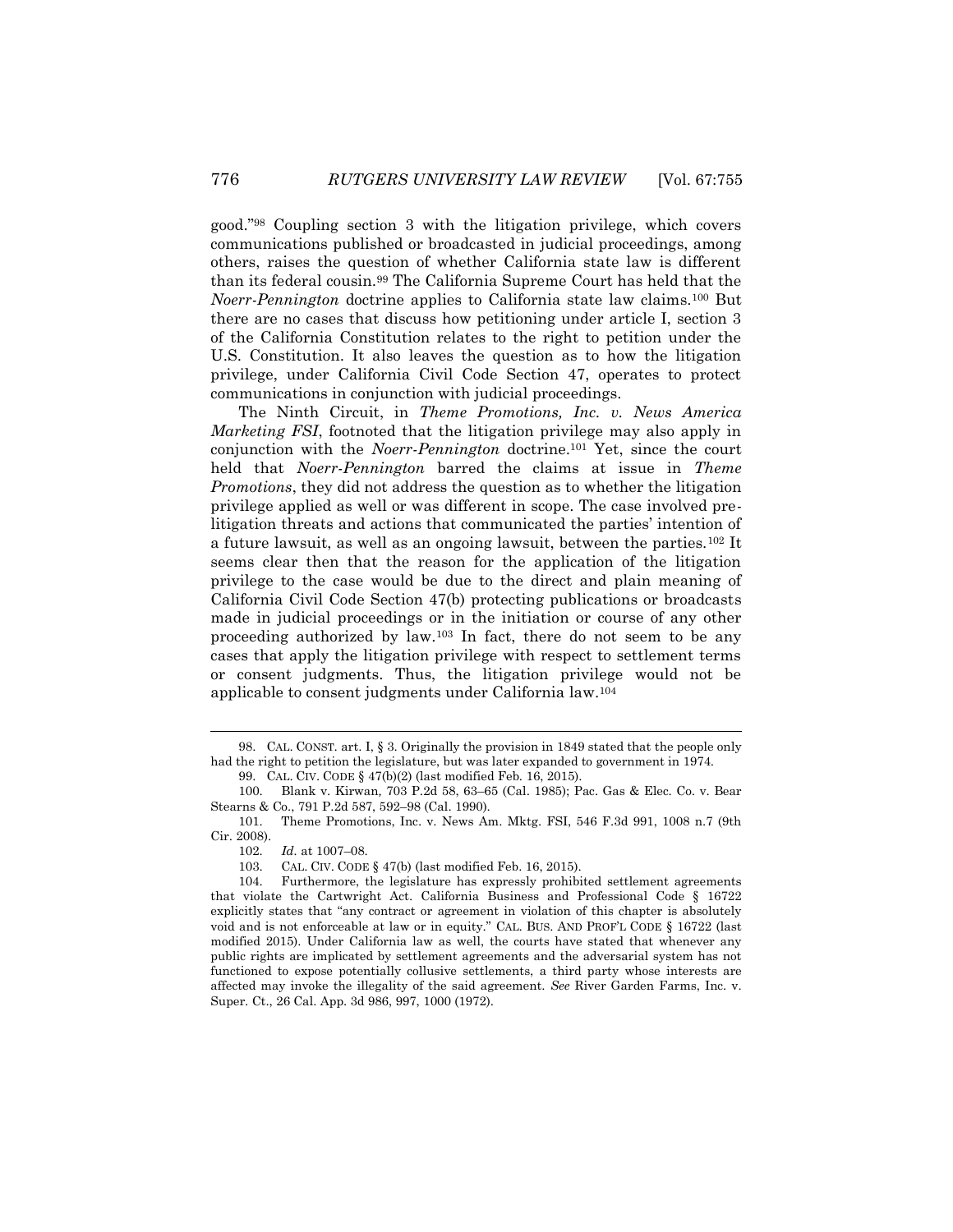This is further reinforced by the purpose of the litigation privilege. The principal purpose of the privilege is "to afford litigants and witnesses . . . the utmost freedom of access to the courts without fear of being harassed subsequently by derivative tort actions."<sup>105</sup> The privilege "further promotes the effectiveness of judicial proceedings by encouraging attorneys to zealously protect their clients' interests."<sup>106</sup> Also, the privilege "places upon litigants the burden of exposing during trial the bias of witnesses and the falsity of evidence, thereby enhancing the finality of judgments and avoiding an unending roundelay of litigation."<sup>107</sup> The policy of the litigation privilege is to free advocates and parties in court, to allow them to vehemently argue their side and to incentivize parties to adequately vet witnesses, facts, and all other evidence that comes about during trial. None of these policies would be supported or are applicable to consent judgments in any context.

#### V. CONCLUSION

The *Noerr-Pennington* doctrine is supposed to promote and protect petitioning activity directed at the government. It is in the interest of the government to have an active and vocal citizenship, but in the context of consent judgments, none of the policies or case law support *Noerr-Pennington* protection. In fact, one might say that extending *Noerr-Pennington* immunity to consent judgments that embody pay-for-delay agreements would be contrary to the policies of *Noerr-Pennington*, since it would deny the right of citizens to petition the judicial branch against these types of agreements. Effectively, it would cut off all avenues of redress from those consumers that are severely and irrevocably harmed through higher drug prices by these pay-for-delay agreements.

Furthermore, as Judge Thrash so eloquently described in *In re Androgel*, holding these agreements to be immunized by *Noerr-Pennington* would cut contrary to the Supreme Court's decision in *FTC v. Actavis*. <sup>108</sup> The holding in *In re Androgel* indicates that *Noerr-Pennington*  should not protect the pay-for-delay agreements, and holding the opposite would "largely eviscerate the ruling in *Actavis*" and guarantee that "subsequent patent settlements would always include a consent judgment."<sup>109</sup> Conversely, the *Medimmune* case found that *Noerr-*

<sup>105.</sup> Silberg v. Anderson, 786 P.2d 365, 369–70 (Cal. 1990) (citations omitted).

<sup>106.</sup> *Id.* at 214 (citations omitted).

<sup>107.</sup> *Id.*

<sup>108.</sup> *In re* Androgel Antitrust Litig. (No. II), 1:09-CV-955, 2014 WL 1600331, at \*7 (N.D. Ga. Apr. 21, 2014).

<sup>109.</sup> *Id.*